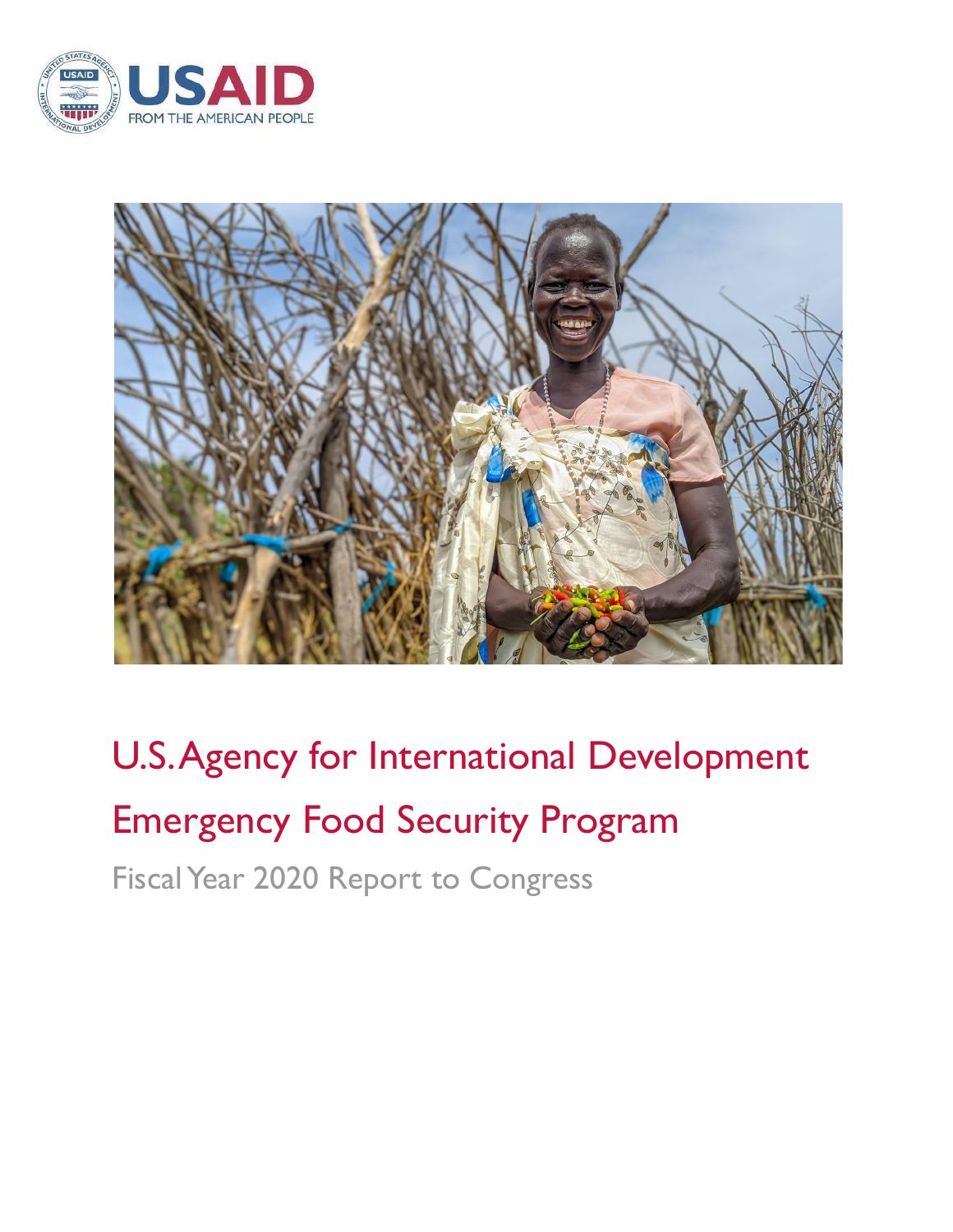Cover photo: USAID, through partner WFP, helped provide food to more than 30,000 people in Boma, South Sudan. Photo credit:WFP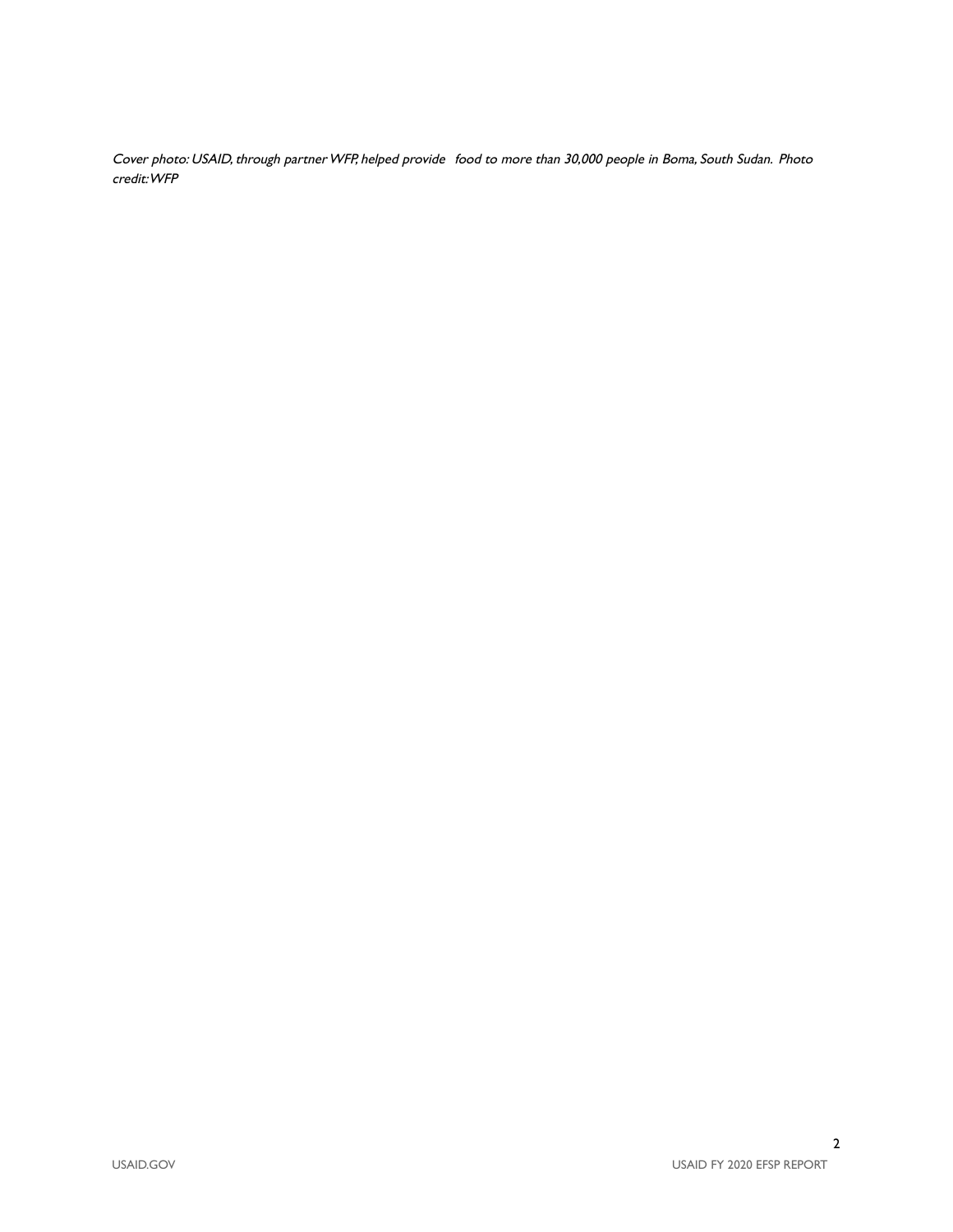This report is submitted pursuant to the Global Food Security Act of 2016 (P.L. 114-195), which amended Section 492 of the Foreign Assistance Act of 1961 (22 U.S.C. 2292(c)). The report describes how the U.S. Agency for International Development (USAID) used Fiscal Year (FY) 2020 International Disaster Assistance (IDA) funding, through the Emergency Food Security Program (EFSP), to address food insecurity in emergency situations using market-based approaches, including local, regional, and international procurement (LRIP), and cash and voucher assistance for food. $^{\mathrm{!}}$ 

## **Purpose and Program Objectives**

The USAID Bureau for Humanitarian Assistance (BHA) delivers two main types, or categories, of food assistance abroad: 1) Agricultural commodities from the United States authorized in Title II of the Food for Peace Act (7 U.S.C. 1691 et seq.)  $^2$ , and 2) Market-based food assistance and essential complementary activities, authorized in both the Food for Peace Act and the Foreign Assistance Act of 1961 as amended.

USAID began using market-based food assistance through the IDA account in FY 2010. The program was formally authorized as the EFSP in Section 7 of the Global Food Security Act of 2016 and was reauthorized in 2018 by the Global Food Security Reauthorization Act of 2017 (P.L. 115-266).<sup>3</sup>

The Global Food Security Act states the purpose of the EFSP is "to mitigate the effects of manmade and natural disasters by utilizing innovative new approaches to delivering aid that support affected persons and the communities hosting them, build resilience and early recovery, and reduce opportunities for waste, fraud and abuse." Congress has authorized funding for the EFSP through Fiscal Year 2023.

Market-based modalities include local, regional, and international food procurement; cash transfers for food; and food vouchers. USAID determines which method, or "modality", to employ in a given context using four criteria: market appropriateness, feasibility, project objectives, and cost. LRIP commodities should reinforce developing markets to the greatest extent possible, emphasizing local and regional commodity sources. 4

<sup>&</sup>lt;sup>1</sup> Definitions of all modalities are in Appendix A.

<sup>&</sup>lt;sup>3</sup> Global Food Security Act of 2016: [https://www.congress.gov/114/plaws/publ195/PLAW-114publ195.pdf;](https://www.congress.gov/114/plaws/publ195/PLAW-114publ195.pdf) Global Food Security Reauthorization Act of 2017: [https://www.congress.gov/115/plaws/publ266/PLAW-115publ266.pdf.](https://www.congress.gov/115/plaws/publ266/PLAW-115publ266.pdf)  $2$  FY 2020 results on the Food For Peace Act will be reported in the FY 2020 International Food Assistance Report.

<sup>4</sup> For definitions of criteria, refer to the Modality Decision Tool for Humanitarian Assistance.Available at: <https://www.usaid.gov/documents/1866/modality-decision-tool-humanitarian-assistance>; "Source" means the country from which a commodity is shipped to the cooperating/recipient country or the cooperating/recipient country itself if the commodity is located therein at the time of the purchase, irrespective of the place of manufacture or production, unless it is a prohibited source country."Origin" means the country where a commodity is mined, grown, or produced.Award Requirements for Source and Origin of LRIP available at: [https://pdf.usaid.gov/pdf\\_docs/PA00X1FZ.pdf.](https://pdf.usaid.gov/pdf_docs/PA00X1FZ.pdf)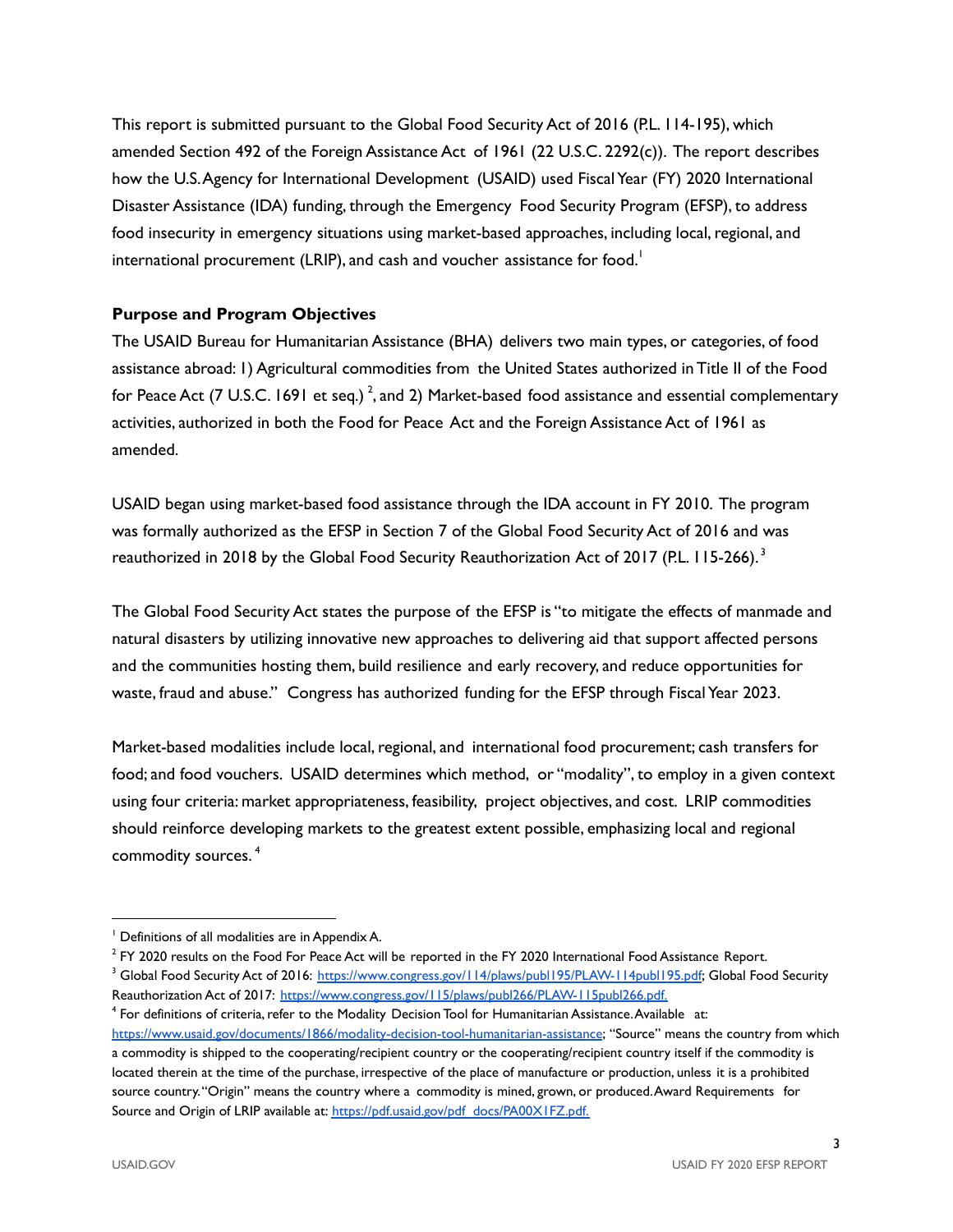## **FiscalYear 2020 Assistance**

In 2020, levels of acute hunger remained high around the globe with an estimated 113 million people across 46 countries projected to need emergency food assistance, according to the Famine Early Warning Systems Network (FEWS NET). Global hunger has been increasing since 2016, in part driven by conflict and insecurity in countries such as Syria, South Sudan, and Somalia.

The novel coronavirus SARS-CoV2, also known as COVID-19, and measures to contain it caused widespread disruptions in both global and local food markets and supply chains—leading to system-wide impacts on food security. USAID has tracked, and continues to track, the impact on food insecurity resulting from COVID-19 and has worked with partners to adapt existing food assistance programs to fit local needs and improve COVID-19 readiness and recovery efforts around the world.

Before the pandemic, two primary factors drove increases in global food insecurity over the last several years.<sup>5</sup> The first was the persistence of multiple, large-scale conflicts that disrupted markets and livelihoods and caused widespread displacement and insecurity. In FY 2020, the United States continued to provide large-scale emergency food assistance in the context of crises, such as those in Syria and South Sudan. The second factor affecting global food insecurity, including in FY 2020, was the recurrence of climatic shocks or extreme weather patterns. In the Horn of Africa, the effects of persistent conflict were compounded by severe drought in FY 2019 and significant flooding in FY 2020, exacerbating humanitarian needs in Somalia and Ethiopia that continued into FY 2020.

In FY 2020, USAID provided more than \$2.88 billion in EFSP assistance reaching nearly 44 million people in 52 countries. <sup>6</sup> Combined with Title II and Development Assistance funds (referred to as Community Development funds), USAID reached more than 71 million people in 57 countries with a total of approximately \$4.8 billion in food assistance. $^7\,$  LRIP accounted for more than 42 percent of EFSP programming in FY 2020. Food vouchers accounted for 26 percent and cash transfers accounted for nearly 27 percent of FY 2020 programming. Essential complementary activities<sup>8</sup> and other related activities accounted for 5 percent of EFSP funding. For a detailed list of all country specific EFSP activities for FY 2020, see Appendix B.  $^{\circ}$ 

<sup>&</sup>lt;sup>5</sup> FAO State of World Food Security and Nutrition Report.

<sup>6</sup> USAID/BHA programmed \$558 million in Supplemental COVID-19 IDA funds in FY20, of which \$186,350,136 was categorized as EFSP assistance.

 $^7$  Included in the total of \$4.8 billion is \$195 million for global operations and program support.

 $8$  Essential complementary activities are activities that enhance the overall effectiveness and impact of the food assistance transfer modalities, and contribute to the stabilization of household/community availability of, access to, and utilization of nutritious foods.

 $9$  Appendix B excludes \$87 million in IDA for global operations and program support.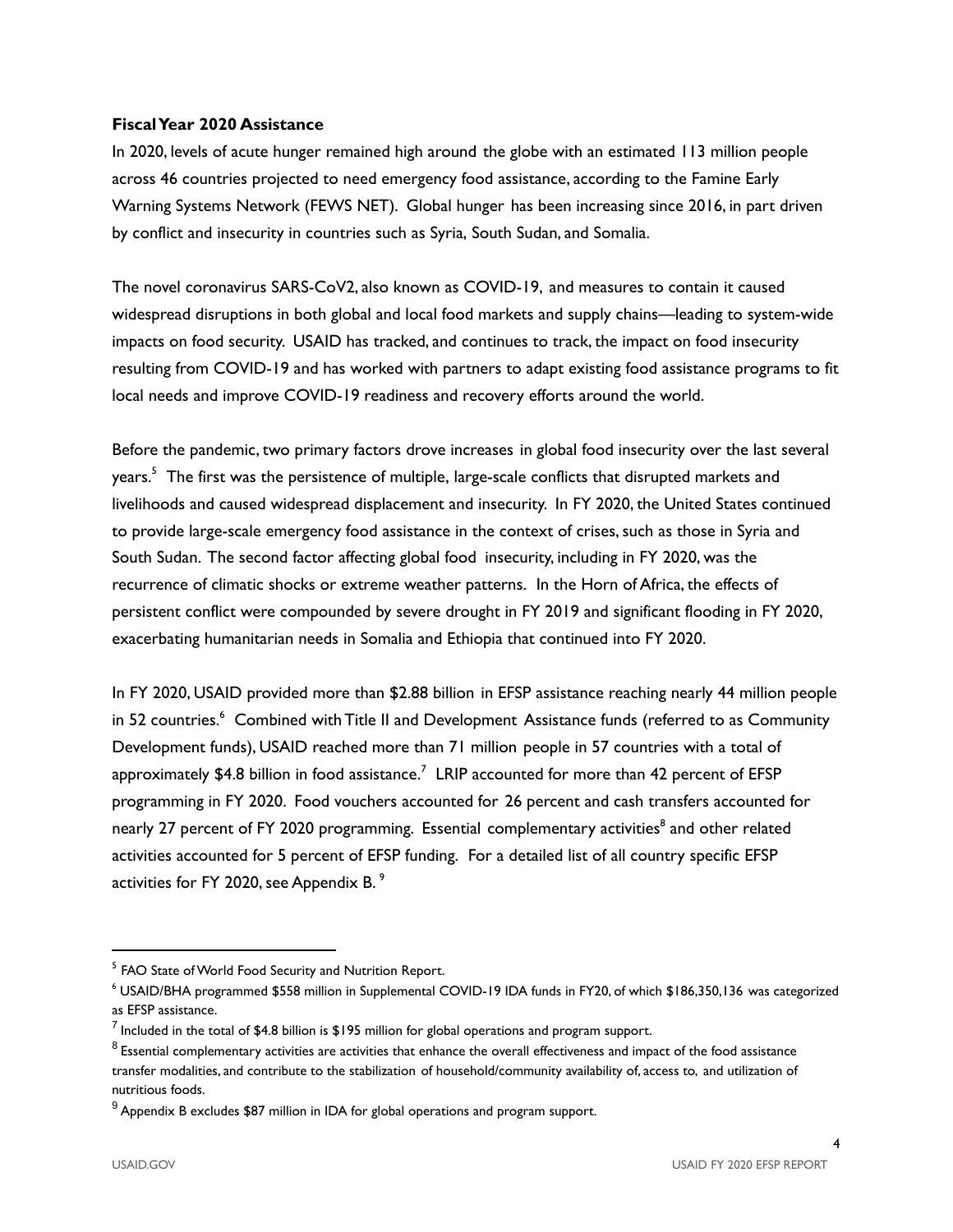## **Key Humanitarian Responses**

USAID provided food assistance to save lives, reduce suffering, and support recovery for millions of people in both acute and chronic emergencies. The following four examples demonstrate how critical emergency food assistance programs, such as EFSP, were in saving lives in FY 2020.

#### SOMALIA

Persistent food insecurity, widespread violence, and protracted population displacement, as well as recurrent droughts, floods, and pest infestations, have characterized the complex emergency in Somalia since 1991. The current conflict—primarily related to al-Shabaab attacks and resultant military operations, as well as intercommunal violence—continued to restrict trade and market activities while contributing to population displacement and food insecurity. In FY 2020, the socioeconomic impact of COVID-19 mitigation measures and related global economic disruptions, erratic rains followed by significant flooding, and desert locust infestations exacerbated food insecurity across Somalia, according to FEWS NET and the Food Security and Nutrition Analysis Unit–Somalia (FSNAU).

At least 20 percent of IDP settlements and urban area residents across Somalia are already facing the prospect of skipping meals or selling off assets, which may jeopardize future food access, even with the receipt of food assistance. USAID fundedWFP and six international non-governmental organizations (INGOs) and public international organizations (PIOs) to provide emergency food assistance to those experiencing acute food insecurity in Somalia, primarily through cash transfers for food and U.S.-sourced cereals, pulses, and vegetable oil. In general, and historically in Somalia, the modality for food assistance is selected based on market conditions and accessibility. Cash transfers for food allowed beneficiaries to purchase foods of their choice quickly in local markets, which directly supported those local operations. Food insecurity can vary across Somalia, leading USAID to support a mix of cash-based and in-kind assistance. With more than \$334 million in FY 2020 funding (approximately \$235 in IDA and \$99 million in Title II) from USAID, humanitarian partners reached nearly 3.2 million people in Somalia with emergency food assistance, reducing food consumption gaps at the household level and preventing potentially catastrophic outcomes.

#### SOUTH SUDAN

Flooding, persistent insecurity, and deteriorating macroeconomic conditions reduced household purchasing power and exacerbated humanitarian assistance needs across South Sudan. According to FEWS NET, emergency acute food insecurity outcomes  $^{\mathsf{10}}$  were likely in 35 counties, with areas of greatest concern concentrated in Jonglei, Unity, Lakes, Wrrap, and Upper Nile states.

<sup>&</sup>lt;sup>10</sup> FEWS NET defines "emergency acute food insecurity" as Integrated Phase Classification 4 where households have large food consumption gaps, which are reflected in very high acute malnutrition and excess mortality or households that are able to mitigate large food consumption gaps but only by employing emergency livelihood strategies and asset liquidation.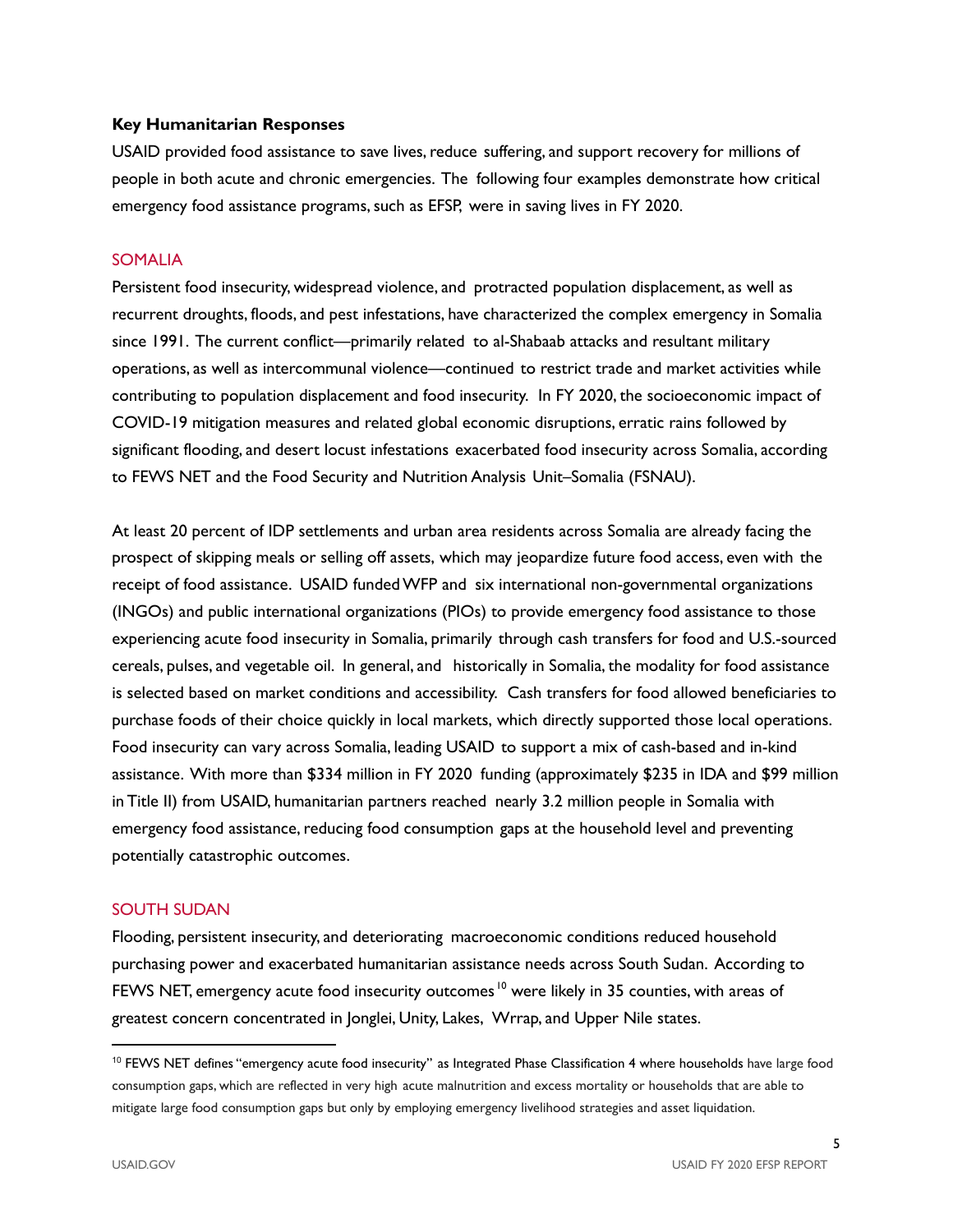USAID supported four United Nations (UN) agencies and nine non-governmental organizations (NGOs) to bolster food security, livelihoods, and early recovery efforts in South Sudan. With more than \$422 million in FY 2020 funding (approximately \$271 million in IDA and \$151 million in Title II), USAID partners provided emergency food assistance, agricultural inputs, fishing kits, and livelihoods training to support vulnerable populations across South Sudan. Emergency food assistance included U.S.-sourced commodities; locally and regionally procured commodities, which expedite delivery and can increase cost-effectiveness for most commodities; and cash-based resource transfers, which support local markets where feasible. USAID fundedWFP, which procured roughly 4,400 metric tons of food locally including maize, sorghum, and millet. WFP distributed more than \$22.5 million in cash transfers to beneficiaries allowing them to purchase food in their own communities. USAID, through its partners, reached approximately 1.3 million people with food assistance every month in FY 2020.

#### SYRIA REGIONAL CRISIS

Across Syria, approximately 12.4 million people remained food-insecure while another 1.8 million are at risk of food insecurity in 2021.<sup>11</sup> Protracted large-scale displacement was compounded by COVID-19-related challenges, further exacerbating needs. Deteriorating economic conditions—including rising fuel costs and low wages, combined with the depreciation of the Syrian pound—contributed to escalated food prices and insufficient access to food.

More than half of surveyed households in September 2020 reported inadequate food consumption levels—a more than 25 percent increase since August 2020 and approximately double the level reported in September 2019.<sup>12</sup> IDPs and returnees were among the most affected. Food insecurity was highest in northwest Syria's Aleppo Governorate, where large-scale internal displacement, economic decline, and the spread of COVID-19 contributed to inadequate food consumption among 57 percent of households surveyed.

USAID supported the International Organization for Migration (IOM), UN Children's Fund (UNICEF), WFP, and 15 NGOs to provide emergency food and nutrition assistance to vulnerable populations within Syria and to Syrian refugees in neighboring countries. Within Syria, USAID, through its partners, provided monthly food rations that included beans, bread, canned goods, grains, and oil; wheat flour and yeast to bakeries; food vouchers; cash for food; and emergency nutritional products. USAID-funded partners utilized these different modalities based on the context in their areas of operation. Factors such as distance to markets, availability of food commodities in areas of displacement, availability of currency, and food price volatility all affected partners' decision-making in which modality to utilize.

<sup>11</sup> According to the World Food Program.

<sup>&</sup>lt;sup>12</sup> According to the World Food Program.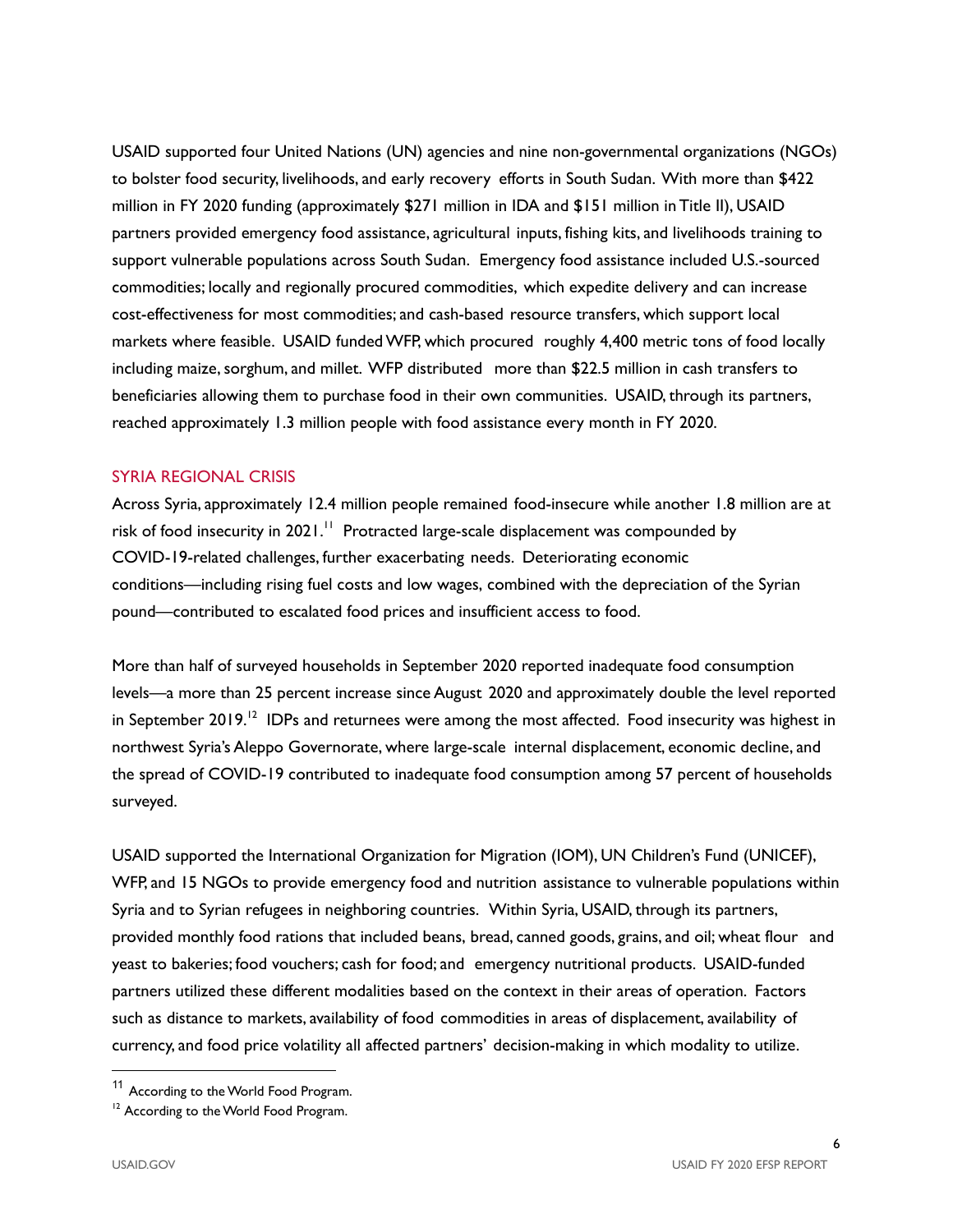USAID-funded assistance also provided food vouchers, cash-for-food, and emergency nutrition for Syrian refugees in neighboring countries. In countries hosting Syrian refugees, the availability of functioning markets and banking systems—as well as relatively stable currencies—facilitated the use of cash and voucher-based modalities. WFP and USAID-funded NGO partners provided monthly food assistance to more than 4.5 million people inside Syria and 1.1 million refugees in Egypt, Iraq, Jordan, Lebanon, and Turkey.

#### **Monitoring and Evaluation (M&E)**

USAID requires its partners to monitor activities at all stages of emergency food assistance; conduct evaluations to assess the performance, efficiency, and effectiveness of the assistance; and provide continuous oversight of U.S. Government resources. Implementing partners conduct baseline and endline studies to assess performance of emergency awards that are implemented for 12 or more months. Partners conduct beneficiary selection and documentation, monitor availability of the food and food prices in the local market, solicit feedback of beneficiaries about the distribution process and challenges, monitor distribution, and conduct post-distribution monitoring for all awards. To ensure technical rigor in all USAID activities, M&E staff review the technical quality of approaches proposed in every application and review the design of the market monitoring, beneficiary feedback monitoring, post-distribution monitoring, baseline, and final evaluation surveys. USAID staff also reviews the completion and quality of the annual data reported by partners via Annual Results Reporting.

There are several standard procedures implemented in EFSPs, as applicable, including: identification of beneficiaries using vulnerability criteria; ensuring the safety, quantity, and quality of food commodities (for in-kind food distributions); or selection of modalities,such as cash transfers for food items and food vouchers, to ensure programs are designed to meet the beneficiaries' food needs efficiently and effectively while avoiding adverse effects on the local markets. USAID partners are expected to conduct regular market price analyses to ensure food assistance does not disrupt local markets and adversely affect people who do not receive food assistance.

During distributions of emergency in-kind food, cash transfers, or food vouchers, USAID partners use several tools, as applicable and available, to ensure the intended beneficiaries receive assistance. These include biometrics such as identification cards, fingerprints, or iris scans; electronic distribution of cash or voucher transfers; and distinct marking of paper vouchers. USAID partners periodically conduct assessments and beneficiary verification to assess the evolving humanitarian need. USAID partners also set up beneficiary feedback and complaint/accountability systems for beneficiaries to provide confidential information related to staff misconduct, beneficiary registration and selection, distribution sites, distribution process, quality and quantity of assistance provided. Such systems help address fraud, commodity loss, and protection issues like sexual exploitation and gender equity.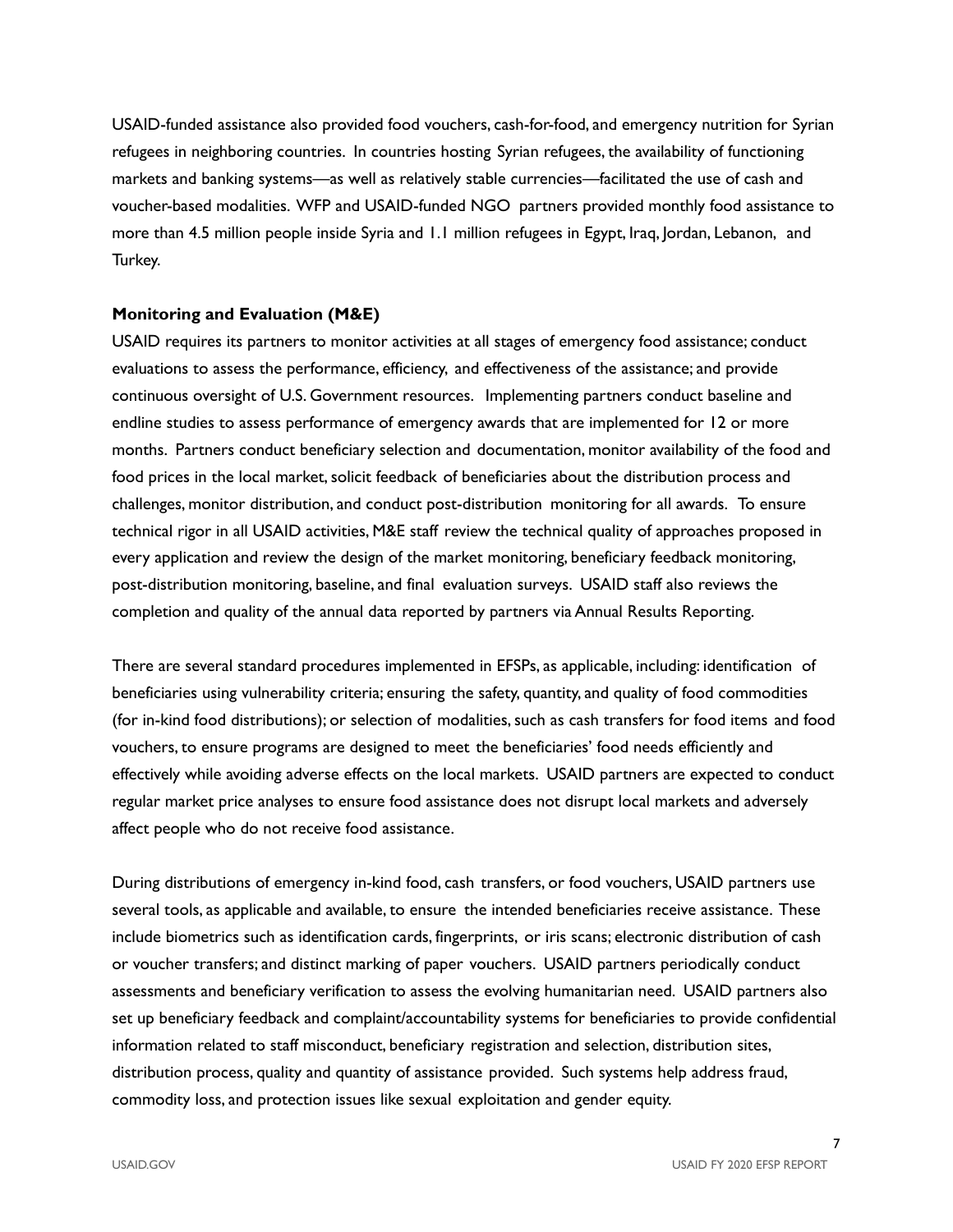Safety and security conditions permitting, USAID Mission and Country office staff conduct regular field monitoring visits and share their observations, findings, and recommendations with both implementing partners and USAID colleagues. USAID issued the Interim Guidance for Applicants Engaging in COVID-19 Humanitarian Response guidance<sup>13</sup> for staff and partners articulating the required adaptations to the M&E system of existing projects to ensure Do-No-Harm for staff and beneficiaries during data collection. For new awards that began after the Interim Guidance for Applicants Engaging in COVID-19 Humanitarian Response guidance was issued, USAID required indicators for which data can easily be collected using remote monitoring tools. In places where USAID staff do not have adequate access to the project or distribution sites, USAID contracts professional monitoring firms to undertake third party monitoring so that USAID receives unbiased information about the performance of the partners in delivering food assistance and other complementary activities. The USAID Inspector General also conducts independent audits and investigations that result in recommendations to improve program implementation.

<sup>13</sup> <https://www.usaid.gov/disaster-assistance/documents/may-2020usaid-ffp-and-ofda-interim-guidance-covid19>.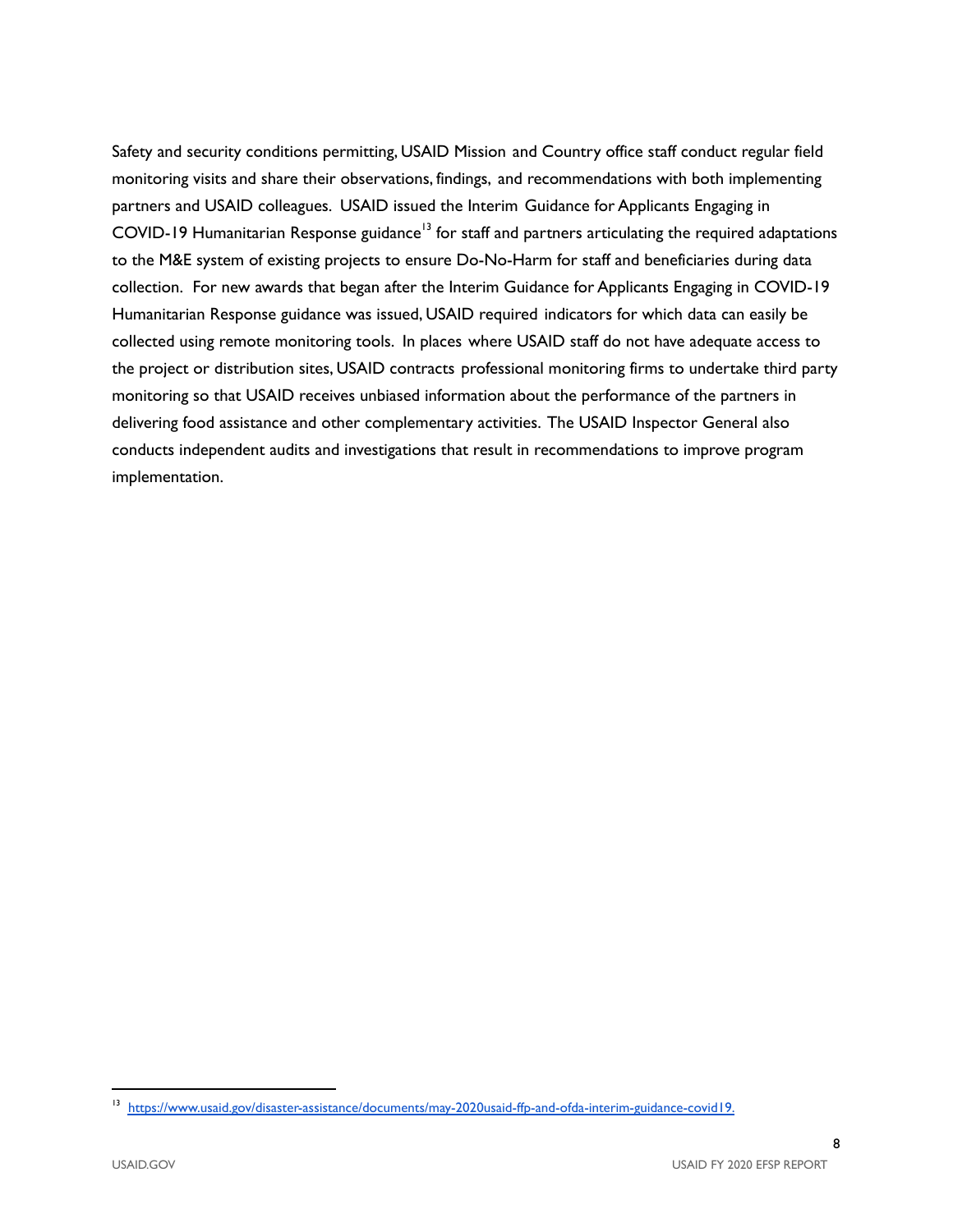# **APPENDIX A: EFSP Modalities**

USAID uses funds in different ways, offering the greatest possible flexibility to address food security needs as they arise. The principal modalities are:

- 1. Local, Regional, and International Procurement 14
	- a. Local procurement is the purchase of food or specialized nutritious foods within a country affected by an emergency.
	- b. Regional procurement is the purchase of food or specialized nutritious foods from a country that is within the same continent.
	- c. International procurement is the purchase of food or specialized nutritious foods from a country that is not located within the same continent as the country in which the commodities will be used. International procurement does not include procurement from the United States.
- 2. Cash Transfers are money provided to participants who lack economic access to food stocks that are readily available in the local markets of the affected country.
- 3. Multipurpose Cash Assistance (MPCA) is defined as a transfer (either regular or one-off) corresponding to the amount of money a household needs to cover, fully or partially, a set of basic needs. In FY 2020, BHA authorized funding for multipurpose cash assistance either by (a) contributing funding proportional to food needs in an activity with other donors who can cover the proportion of the assistance for non-food needs, or by (b) fully funding multipurpose cash assistance as funding for non-food needs fits within the 20 percent Essential Complementary Services cap.
- 4. FoodVouchers are vouchers that are redeemable for food to participants who are affected by an emergency and who lack economic access to food stocks that are readily available in the local markets of the affected country.
- 5. Essential Complementary Activities<sup>15</sup> are activities that enhance the overall effectiveness and impact of the food assistance transfer modalities, and contribute to the stabilization of household/community availability of, access to, and utilization of nutritious foods. Essential complementary activities contribute directly and/or indirectly to the achievement of the emergency-related food security and nutrition objectives when they are programmatically linked

<sup>&</sup>lt;sup>14</sup> For LRIP programs, USAID has a preference first to support markets impacted by the crisis and second for commodities produced near the crisis-affected area and on the Organization for Economic Development (OECD) Development Assistance Committee (DAC) list for Least Developed, Other Lower Income, and Lower Middle Income countries. See the updated policy and OECD DAC list at [https://pdf.usaid.gov/pdf\\_docs/PA00TVW5.pdf,](https://pdf.usaid.gov/pdf_docs/PA00TVW5.pdf) which will be updated in FY 2021.

<sup>&</sup>lt;sup>15</sup> Given the specific mandate of EFSP to provide emergency food assistance pursuant to Section 491(c) of the Foreign Assistance Act, USAID draws on the broader authority to provide IDA pursuant to Section 491(b), to carry out many of these activities. Such use of IDA is consistent with United States policy in Section 492(d) of the Foreign Assistance Act, which states that IDA funds "are intended to provide the President with the greatest possible flexibility to address disaster-related needs as they arise and to prepare for and reduce the impact of natural and manmade disasters."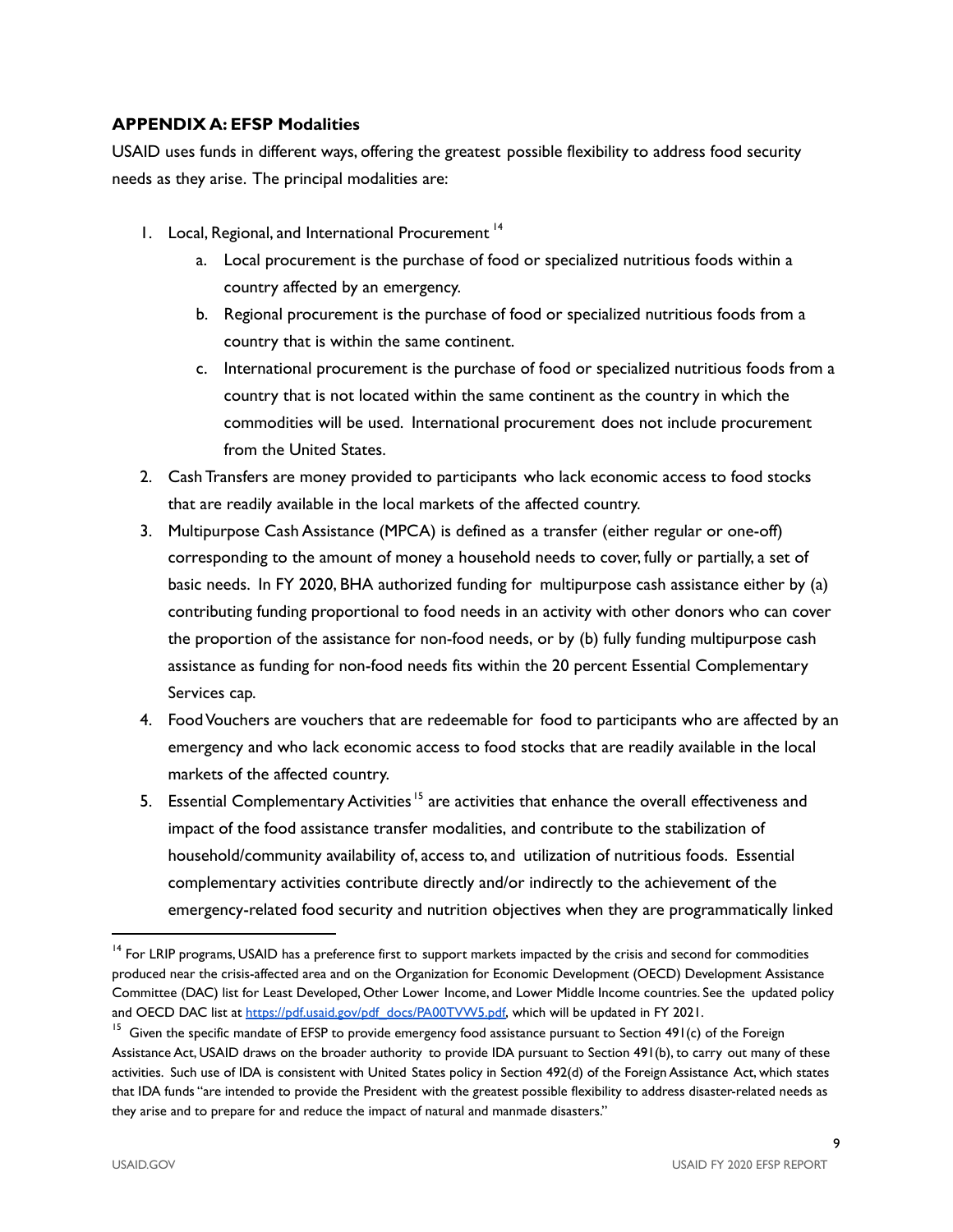to the transfer modality used (e.g. promoting the purchase of more nutritious foods among cash transfer/unrestricted food voucher recipients, while working with market traders to increase the availability of more nutritious foods). Essential complementary activities include, but are not limited to:

- a. Prevention and/or treatment of acute malnutrition.
- b. Agriculture and food security.
- c. Livelihoods.
- d. Water, sanitation, and hygiene (WASH).
- e. Coordination and capacity building support.
- f. Efforts to strengthen gender equity, empower youth, or improve cohesion.
- g. Disaster risk reduction.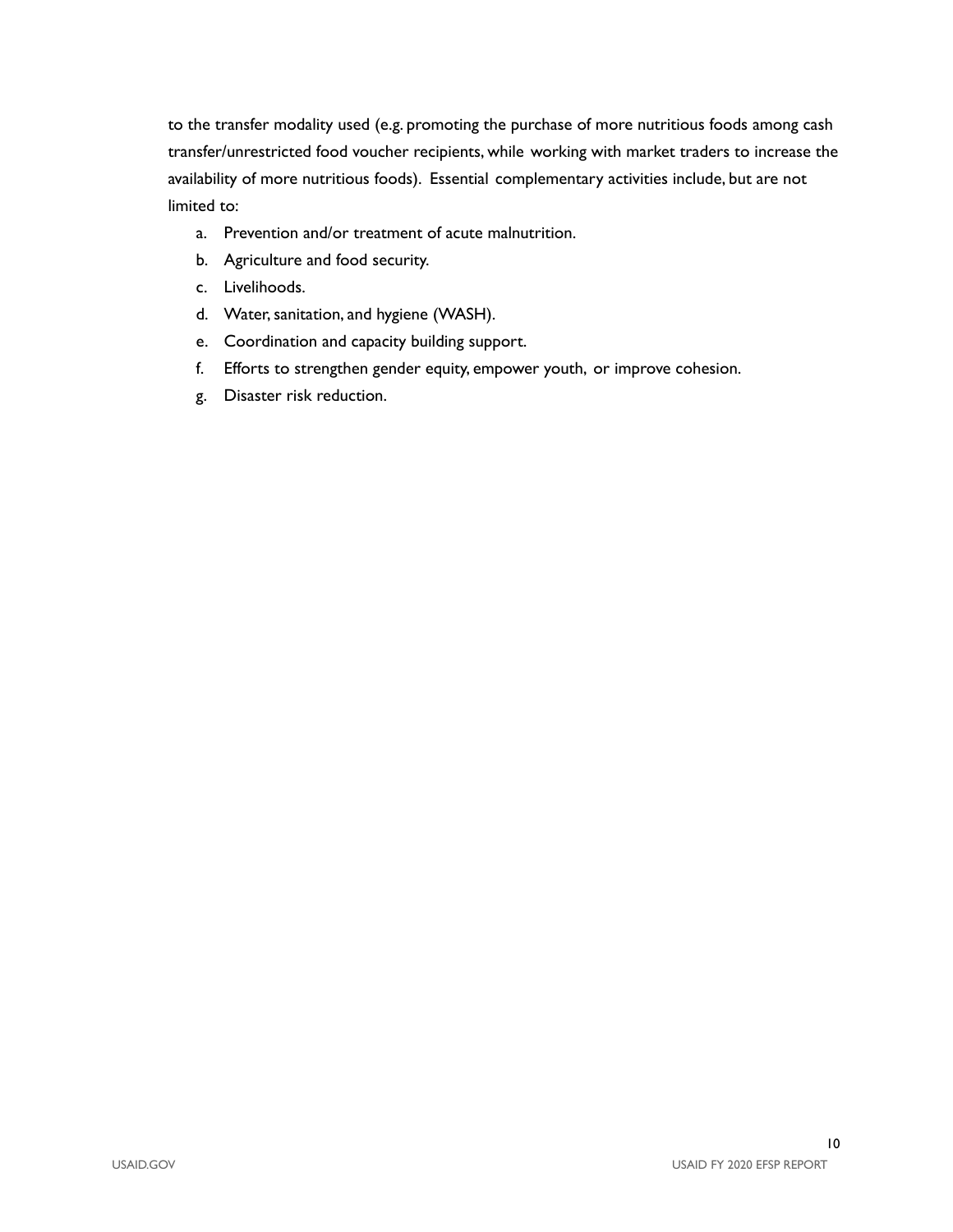

## **APPENDIX B: FUNDING SUMMARY OF FISCALYEAR 2020 EMERGENCY FOOD SECURITY PROGRAM AWARDS 16**

| Country      | <b>Emergency</b>     | Awardee <sup>17</sup>                                | <b>Total Funding</b><br>Level | Local<br><b>Procurement</b> | Regional<br><b>Procurement</b> | International<br><b>Procurement</b> | Cash<br><b>Transfers</b> | Food<br><b>Vouchers</b> | <b>Essential</b><br>Complementar<br>y Activities | <b>Multipurpos</b><br>e<br>Cash<br><b>Assistance</b> | <b>Others</b> | <b>Planned Country</b><br>of Source for<br><b>Regional and</b><br>International<br><b>Procurements</b> |
|--------------|----------------------|------------------------------------------------------|-------------------------------|-----------------------------|--------------------------------|-------------------------------------|--------------------------|-------------------------|--------------------------------------------------|------------------------------------------------------|---------------|--------------------------------------------------------------------------------------------------------|
| Afghanistan  | Complex<br>Emergency | Partner 11                                           | $$1,988,117$ $$-$             |                             | $s -$                          | $s -$                               | \$1,988,117              | $\vert$ s-              | $s -$                                            | $s -$                                                | $s -$         |                                                                                                        |
| Afghanistan  | Complex<br>Emergency | Partner 4                                            | \$4,296,034                   | $\mathsf{I}$ s –            | $s -$                          | $s -$                               | \$4,296,034              | $s -$                   | $s -$                                            | $s -$                                                | $s -$         |                                                                                                        |
| Afghanistan  | Complex<br>Emergency | Partner <sub>60</sub>                                | \$3,147,095                   | $\vert$ s-                  | $s -$                          | $s -$                               | \$3.051.800              | $s -$                   | \$95,295                                         | $s -$                                                | $s -$         |                                                                                                        |
| Afghanistan  | N/A                  | Partner <sub>67</sub>                                | \$1,000,000                   | $\sqrt{5}$                  | $S -$                          | $S -$                               | $S -$                    | $s -$                   | $s -$                                            | $s -$                                                | \$1,000,000   |                                                                                                        |
| Afghanistan  | Complex<br>Emergency | UNICEF -<br><b>United Nations</b><br>Children's Fund | \$5,500,000                   | $\sqrt{s}$                  | \$4,132,368                    | $s -$                               | $S -$                    | $S -$                   | \$1,367,632                                      | $ S -$                                               | $S -$         | India                                                                                                  |
| Afghanistan  | Complex<br>Emergency | UNWFP - World<br>Food Program                        | \$87,366,701                  | \$33,811,497                | \$8,584,780                    | \$4,550,915                         | \$30,419,509             | $S -$                   | \$10,000,000                                     | $\sqrt{s}$ .                                         | $s -$         | Indonesia.<br>Kazakhstan.<br>Pakistan, Belgium,<br>Italy, Turkey                                       |
| Afghanistan* | COVID-19             | <b>UNWFP</b>                                         | \$12,000,000                  | $\vert$ s-                  | $s -$                          | $s -$                               | \$12,000,000             | $s -$                   | $\sqrt{s}$ -                                     | $s -$                                                | $s -$         |                                                                                                        |
| Angola       | Drought              | <b>UNICEF</b>                                        | \$1,000,000                   | $\mathsf{ls}$ -             | \$751,002                      | I\$ -                               | $s -$                    | $s -$                   | \$248,998                                        | $ S -$                                               | $S -$         | South Africa                                                                                           |
| Angola       | Refugees             | <b>UNWFP</b>                                         | \$1,000,000                   | $\sqrt{S}$                  | \$840,193                      | \$159,807                           | $\sqrt{3}$ -             | $\mathsf{\$}$ -         | $\sqrt{s}$ -                                     | $S -$                                                | $S -$         | South Africa,<br><b>Turkey</b>                                                                         |
| Bangladesh*  | COVID-19             | <b>UNWFP</b>                                         | \$7,000,000                   | \$663,561                   | Is -                           | $s -$                               | \$6,336,439              | $S -$                   | ls -                                             | $s -$                                                | $S -$         |                                                                                                        |
| Bangladesh   | Refugees             | <b>UNWFP</b>                                         | \$125,000,000                 | \$4,410,362                 | \$2,433,407                    | \$15,356,231                        | \$7,300,000              | \$83,950,000            | \$11,550,000                                     | $\sqrt{s}$ -                                         | $s -$         | Ukraine, Morocco,<br>Belgium, Vietnam                                                                  |

<sup>&</sup>lt;sup>16</sup> EFSP funding summary tables reflect reporting only on congressionally mandated food assistance funding. They will not necessarily match the partners listed in the narrative, which reflect broader food security or nutrition programming.

<sup>&</sup>lt;sup>17</sup> Where partners are not named, this is due to safety and security risks.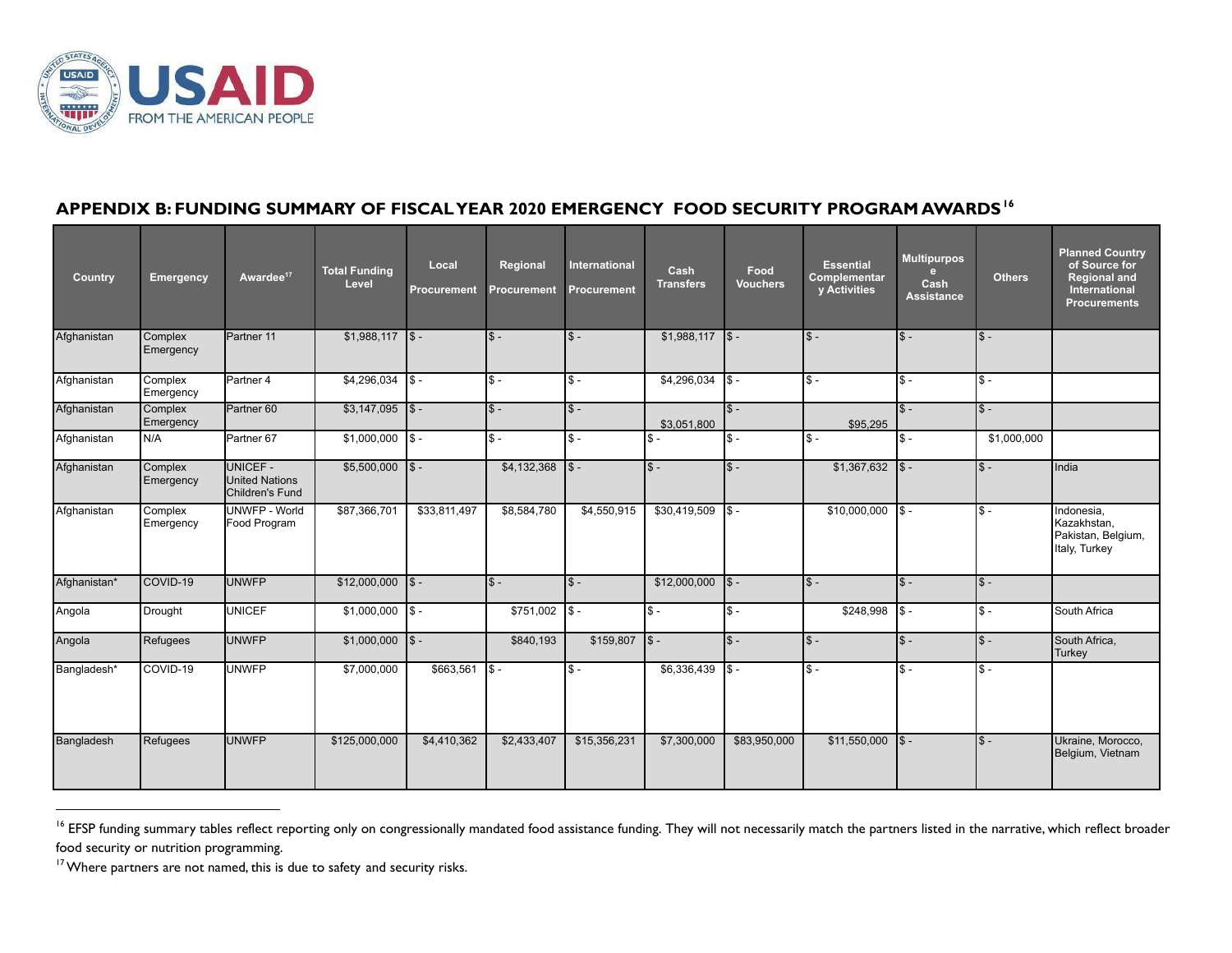| Brazil<br>(Venezuela<br>Regional<br>Response) | Complex<br>Emergency              | Adventist<br>Development<br>and Relief<br>Agency<br>International<br>(ADRA) | \$7,000,000        | $$441,411$ \\$ -  |              | $s -$       | $s -$        | \$6,506,182       | $$52,407$ \\$ - |                           | $\sqrt{3}$ - |                                                                        |
|-----------------------------------------------|-----------------------------------|-----------------------------------------------------------------------------|--------------------|-------------------|--------------|-------------|--------------|-------------------|-----------------|---------------------------|--------------|------------------------------------------------------------------------|
| <b>Burkina Faso</b>                           | Conflict                          | <b>Action Contre la</b><br>Faim/France<br>(ACF)                             | \$2,000,000        | \$178,066         | $s -$        | $s -$       | \$1,720,944  | $s -$             | \$100,990       | $s -$                     | $s -$        |                                                                        |
| Burkina Faso                                  | Conflict                          | Agency for<br>Technical<br>Cooperation<br>and<br>Development<br>(ACTED)     | \$2,000,000        | $s -$             | $s -$        | $s -$       | \$1,676,037  | Is -              | \$323,963       | $s -$                     | $s -$        |                                                                        |
| <b>Burkina Faso</b>                           | Conflict                          | Danish Refugee<br>Council (DRC)                                             | \$2,000,000        | \$155,898         | $s -$        | $s -$       | $s -$        | \$1,844,102       | $\sqrt{S}$ -    | $s -$                     | $S -$        |                                                                        |
| Burkina Faso                                  | Conflict                          | Solidarites                                                                 | \$2,000,000        | $S -$             | $S -$        | $S -$       | \$1,600,002  | \$399,998         | $s -$           | $s -$                     | $S -$        |                                                                        |
| <b>Burkina Faso</b>                           | Conflict                          | <b>UNICEF</b>                                                               | \$2,500,038        | \$2,500,038       | $s -$        | $s -$       | $s -$        | $s -$             | $s -$           | $s -$                     | $S -$        |                                                                        |
| Burkina Faso*                                 | COVID-19                          | <b>UNWFP</b>                                                                | \$7,000,000        | \$3,906,407       | $\sqrt{3}$   | $s -$       | \$3,093,593  | $s -$             | $s -$           | $s -$                     | $s -$        |                                                                        |
| <b>Burkina Faso</b>                           | Complex<br>Emergency              | <b>UNWFP</b>                                                                | \$10,000,000       | \$3,275,194       | $\sqrt{S}$ - | \$1,063,034 | \$5,661,772  | $\sqrt{s}$        | $s -$           | $s -$                     | $s -$        | Togo                                                                   |
| Burkina Faso                                  | Conflict                          | <b>UNWFP</b>                                                                | \$3,400,000        | $$3,400,000$ $$-$ |              | $s -$       | $s -$        | $s -$             | $s -$           | $\overline{\mathsf{s}}$ . | $s -$        |                                                                        |
| <b>Burma</b>                                  | <b>IDPs</b>                       | <b>DRC</b>                                                                  | \$2,261,446        | $s -$             | $S -$        | $s -$       | \$1,845,321  | $s -$             | \$416, 125      | $s -$                     | $s -$        |                                                                        |
| Burma                                         | <b>IDPs</b>                       | <b>UNICEF</b>                                                               | \$1,238,554        | $s -$             | \$619,886    | $S$ .       | \$ -         | $S -$             | \$618,668       | $s -$                     | $s -$        | India                                                                  |
| Burma                                         | <b>IDPs</b>                       | <b>UNWFP</b>                                                                | \$25,250,000       | \$8,871,253       | \$858,482    | \$2,800,000 | \$12,520,265 | $s -$             | \$200,000       | $S -$                     | $s -$        | Italy, Belgium,<br>Indonesia,<br>Malaysia                              |
| Burundi                                       | Refugees                          | <b>UNICEF</b>                                                               | \$1,580,750        | $s -$             | \$1,580,750  | $s -$       | $s -$        | $s -$             | $s -$           | $s -$                     | $s -$        | South Africa,<br>Kenya                                                 |
| Burundi                                       | Refugees,<br>Floods               | <b>UNWFP</b>                                                                | $$2,000,000$ $$-$  |                   | \$836,454    | $s -$       | \$1,163,546  | $s -$             | $s -$           | $s -$                     | $s -$        | Zambia, Tanzania                                                       |
| Burundi                                       | COVID-19,<br>Complex<br>Emergency | <b>UNWFP</b>                                                                | \$1,500,000        | \$469,911         | $s -$        | \$130,089   | \$900,000    | $s -$             | $$ -$           | $s -$                     | $s -$        | Indonesia                                                              |
| Burundi                                       | Refugees                          | <b>UNWFP</b>                                                                | \$4,114,107        | \$527,181         | \$1,241,752  |             |              | $s -$             | $s -$           | $s -$                     | $s -$        | Indonesia,<br>Tanzania, Belgium,<br>Italy                              |
| Cameroon                                      | Complex<br>Emergency              | <b>Catholic Relief</b><br>Services (CRS)                                    | $$2,000,000$ $$-$  |                   | $s -$        | $s -$       | $s -$        | $$2,000,000$ $$-$ |                 | $s -$                     | $s -$        |                                                                        |
| Cameroon                                      | Complex<br>Emergency              | <b>DRC</b>                                                                  | $$3,300,000$ $$-$  |                   | $\sqrt{s}$ - | $s -$       | \$1,261,059  | \$1,512,779       | \$526,162       | $s -$                     | $\sqrt{s}$ - |                                                                        |
| Cameroon                                      | Complex<br>Emergency              | Premiere<br>Urgence                                                         | $$2,000,000$ \\$ - |                   | $s -$        | $s -$       | \$843,748    | \$954,504         | \$201,748       | $s -$                     | $\sqrt{3}$ - |                                                                        |
| Cameroon                                      | Complex<br>Emergency              | <b>UNWFP</b>                                                                | \$2,213,699        | \$206,790         | $s -$        | \$1,306,909 | \$700,000    | $s -$             | $s -$           | $s -$                     | $s -$        | Burma, Ukraine,<br>Indonesia, South<br>Africa, United Arab<br>Emirates |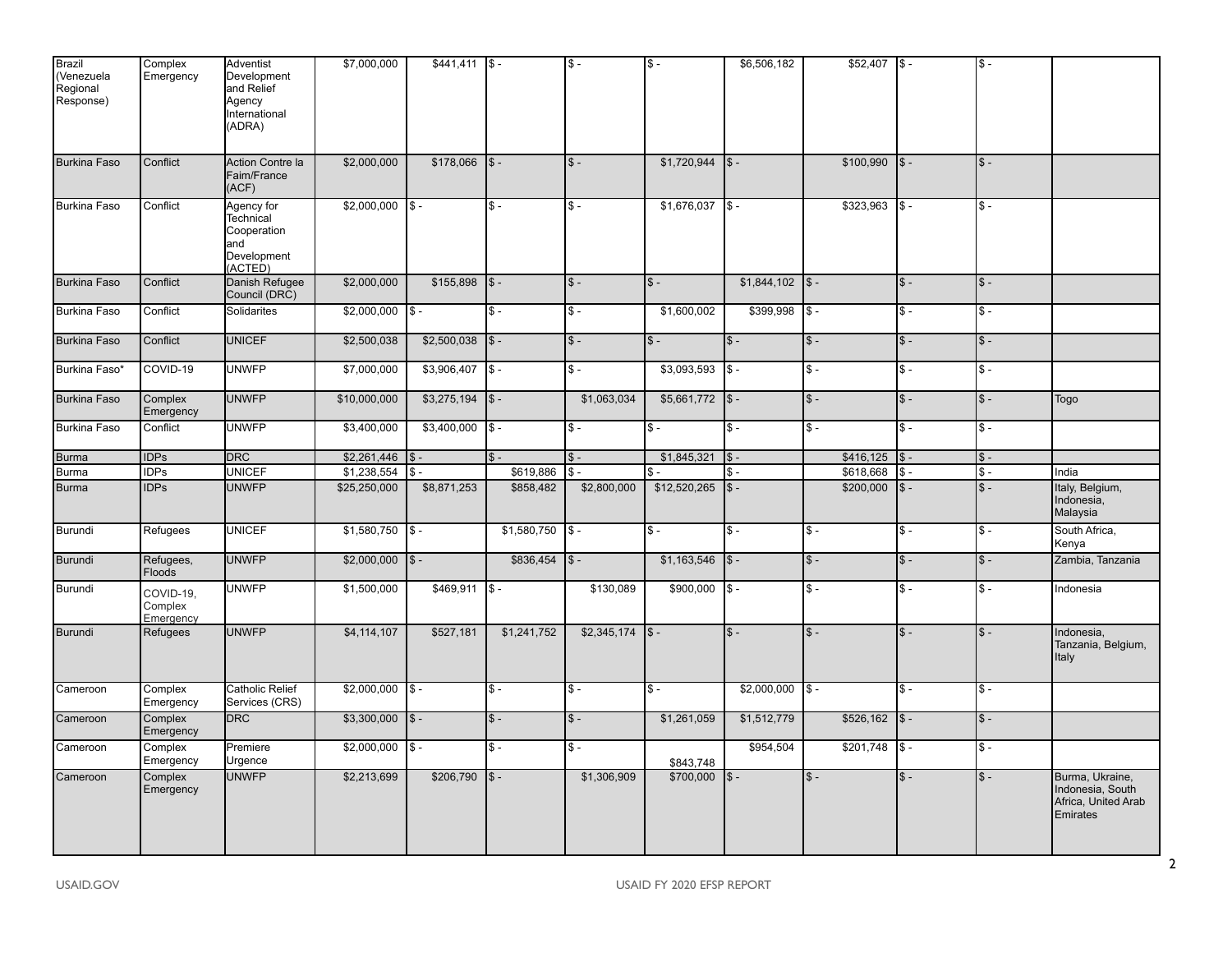| Cameroon*                                       | COVID-19                          | <b>UNWFP</b>                                  | \$7,000,000             | $\sqrt{S}$ - | $s -$        | $\overline{\$}$ -         | \$7,000,000               | $\sqrt{s}$      | $\overline{\mathsf{s}}$ - | $s -$        | $s -$        |                                                             |
|-------------------------------------------------|-----------------------------------|-----------------------------------------------|-------------------------|--------------|--------------|---------------------------|---------------------------|-----------------|---------------------------|--------------|--------------|-------------------------------------------------------------|
| Central African<br>Republic (CAR)               | Complex<br>Emergency              | <b>ACF</b>                                    | \$3,500,000             | \$2,870,850  | $s -$        | $S -$                     | $s -$                     | $s -$           | \$629,150                 | $s -$        | $s -$        |                                                             |
| Central African<br>Republic (CAR)               | Complex<br>Emergency              | <b>ACTED</b>                                  | $\overline{$2,999,000}$ | \$562,274    | $s -$        | $S -$                     | \$562.274                 | \$1.349.101     | \$525,351                 | $s -$        | $s -$        |                                                             |
| Central African<br>Republic (CAR)               | Complex<br>Emergency              | Solidarites                                   | \$2,000,000             | \$737,916    | $s -$        | $S -$                     | \$297,485                 | \$964,599       | $S -$                     | $s -$        | $s -$        |                                                             |
| Central African<br>Republic (CAR)               | COVID-19.<br>Complex<br>Emergency | <b>UNWFP</b>                                  | \$6,500,000             | $\sqrt{s}$ - | $s -$        | $\overline{\$}$ -         | $s -$                     | \$6,500,000     | $\overline{\$}$ -         | $s -$        | $s -$        |                                                             |
| Central African<br>Republic (CAR)               | Complex<br>Emergency              | <b>UNWFP</b>                                  | \$8,795,400             | $s -$        | \$4,890,813  | \$228,095                 | $s -$                     | \$3,676,492     | $S -$                     | $s -$        | $\sqrt{3}$ - | Cameroon,<br>Uganda, United<br><b>Arab Emirates</b>         |
| Central African<br>Republic<br>$(CAR)^*$        | COVID-19                          | <b>UNWFP</b>                                  | \$2,500,000             | $s -$        | $s -$        | $\overline{\mathbb{S}}$ - | $s -$                     | \$2,500,000     | $s -$                     | $s -$        | $s -$        |                                                             |
| Central African<br>Republic (CAR)               | Complex<br>Emergency              | <b>World Vision</b>                           | \$2,999,755             | $\sqrt{s}$   | $s -$        | $S -$                     | \$2,427,381               | $s -$           | \$572,374                 | $\sqrt{3}$ - | $s -$        |                                                             |
| Chad                                            | Complex<br>Emergency              | <b>ACF</b>                                    | \$1,698,666             | $s -$        | $s -$        | $\overline{\$}$ -         | $\overline{\mathsf{s}}$ - | \$1,625,334     | \$73,332                  | $s -$        | $s -$        |                                                             |
| Chad                                            | Complex<br>Emergency              | <b>ACTED</b>                                  | \$550,000               | $s -$        | $\sqrt{s}$ - | $S -$                     | $s -$                     | \$485,259       | \$64,741                  | $\sqrt{s}$   | $s -$        |                                                             |
| Chad                                            | Complex<br>Emergency              | <b>UNWFP</b>                                  | \$24,529,334            | $s -$        | \$6,655,240  | \$17,874,094              | $s -$                     | $s -$           | $S -$                     | $S -$        | $s -$        | United Arab<br>Emirates,<br>Cameroon,<br>Ukraine, Indonesia |
| Chad*                                           | COVID-19                          | <b>UNWFP</b>                                  | \$5,000,000             | \$4,499,335  | $\sqrt{S}$ - | \$500,665                 | $\sqrt{s}$ -              | $s -$           | $S -$                     | $s -$        | $s -$        | Indonesia                                                   |
| Colombia*                                       | COVID-19                          | <b>UNWFP</b>                                  | \$7,000,000             | \$1,769,979  | I\$ -        | $S -$                     | \$1,678,421               | \$3,551,600     | $s -$                     | $s -$        | $s -$        |                                                             |
| Colombia                                        | <b>IDPs</b>                       | <b>UNWFP</b>                                  | \$1,777,488             | \$1,777,488  | $s -$        | $S -$                     | $s -$                     | $\mathcal{S}$ – | $S -$                     | $s -$        | $s -$        |                                                             |
| Colombia<br>(Venezuela<br>Regional<br>Response) | Complex<br>Emergency              | <b>Accion Contra</b><br>Hambre/Spain<br>(ACH) | \$7,800,000             | $S -$        | $s -$        | $\mathbb{S}$ -            | \$7,520,101               | $s -$           | \$279,899                 | $s -$        | $s -$        |                                                             |
| Colombia<br>(Venezuela<br>Regional<br>Response) | Complex<br>Emergency              | <b>Mercy Corps</b>                            | \$12,200,000            | $s -$        | $s -$        | $S -$                     | \$11,592,475              | $s -$           | \$607,525                 | $s -$        | $s -$        |                                                             |
| Colombia<br>(Venezuela<br>Regional<br>Response) | Complex<br>Emergency              | Solidarites                                   | \$957,602               | \$884,904    | $s -$        | $\overline{\$}$ -         | $\overline{\mathsf{s}}$ . | $s -$           | \$72,698                  | $S -$        | $s -$        |                                                             |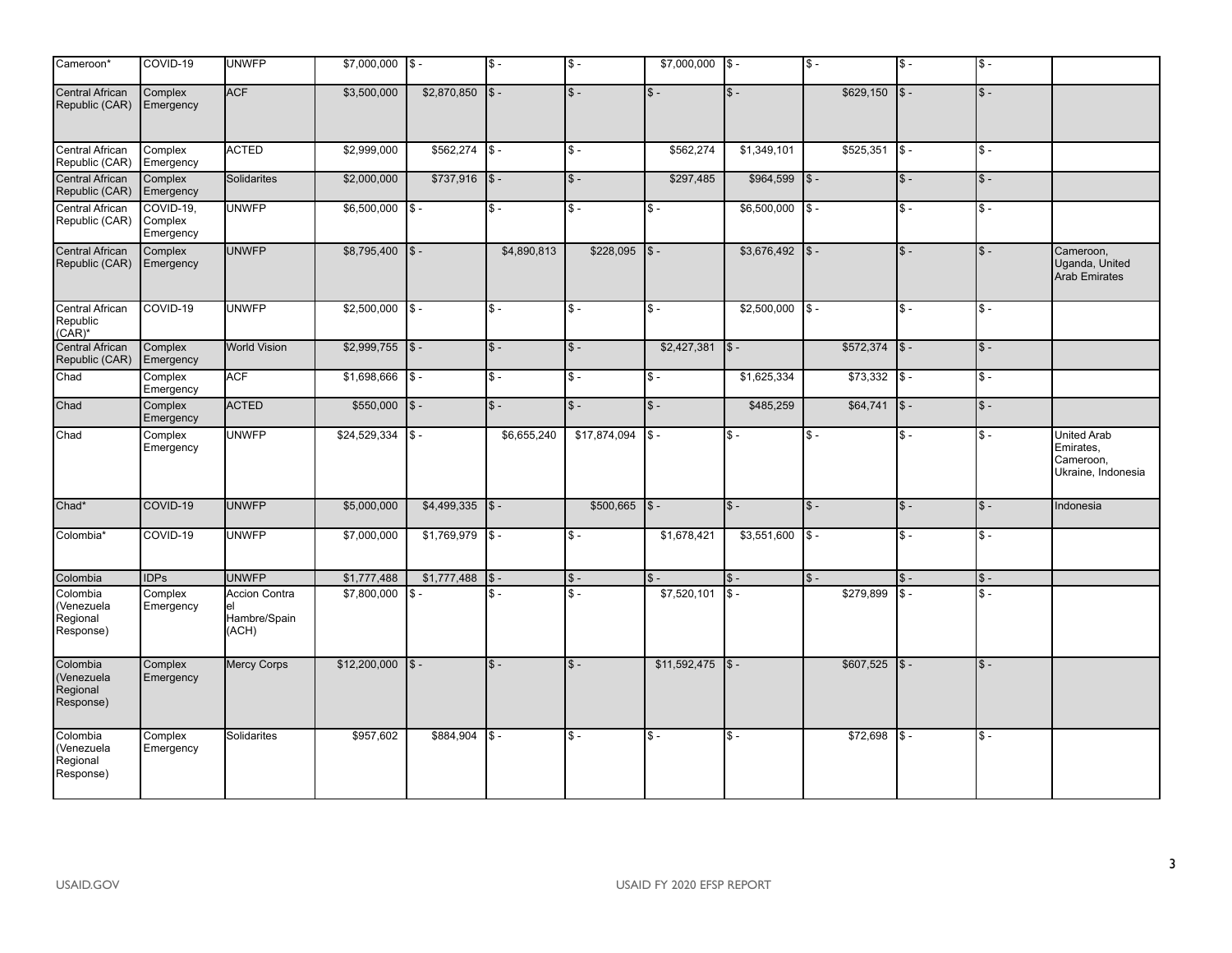| Colombia<br>(Venezuela<br>Regional<br>Response) | Complex<br>Emergency              | <b>UNWFP</b>               | \$71,200,000 | \$15,316,675 | $s -$        | $S -$                     | \$12,605,827              | \$43,049,012 | \$228,486   | $s -$                     | $s -$ |                                              |
|-------------------------------------------------|-----------------------------------|----------------------------|--------------|--------------|--------------|---------------------------|---------------------------|--------------|-------------|---------------------------|-------|----------------------------------------------|
| Democratic<br>Republic of the<br>Congo (DRC)    | COVID-19.<br>Complex<br>Emergency | <b>UNWFP</b>               | \$2,000,000  | $s -$        | \$612,679    | \$443,984                 | \$838,522                 | $s -$        | \$104,815   | $s -$                     | $s -$ | South Africa,<br>France, Indonesia           |
| Democratic<br>Republic of the<br>Congo (DRC)    | <b>Floods</b>                     | <b>UNWFP</b>               | \$1,000,000  | $s -$        | $s -$        | $S -$                     | $s -$                     | \$1,000,000  | $s -$       | $s -$                     | $s -$ |                                              |
| Democratic<br>Republic of the<br>Congo (DRC)    | Complex<br>Emergency              | <b>ACF</b>                 | \$16,648,259 | \$2,973,604  | $S -$        | $S -$                     | \$5,303,647               | \$7,181,821  | \$1,189,187 | $s -$                     | $s -$ |                                              |
| Democratic<br>Republic of the<br>Congo (DRC)    | Complex<br>Emergency              | <b>ACTED</b>               | \$1,810,415  | \$827,847    | $s -$        | $S -$                     | \$635,011                 | $s -$        | \$347,557   | $s -$                     | $s -$ |                                              |
| Democratic<br>Republic of the<br>Congo (DRC)    | Complex<br>Emergency              | <b>ADRA</b>                | \$13,000,000 | \$11,820,316 | $s -$        | $\overline{\mathbb{S}}$ - | $s -$                     | $s -$        | \$1,179,684 | $s -$                     | $s -$ |                                              |
| Democratic<br>Republic of the<br>Congo (DRC)    | Complex<br>Emergency              | Concern<br>Worldwide       | \$8,000,000  | \$4,404,076  | $s -$        | $S -$                     | \$1,346,054               | \$1,584,892  | \$664,978   | $s -$                     | $s -$ |                                              |
| Democratic<br>Republic of the<br>Congo (DRC)    | Complex<br>Emergency              | <b>CRS</b>                 | \$16,578,652 | \$4,029,690  | $s -$        | $S -$                     | \$2,221,885               | \$7,430,619  | \$2,896,458 | $s -$                     | $s -$ |                                              |
| Democratic<br>Republic of the<br>Congo (DRC)    | Complex<br>Emergency              | <b>Mercy Corps</b>         | \$10,000,000 | $s -$        | $s -$        | $S -$                     | \$4,872,470               | \$4,735,398  | \$392,132   | $s -$                     | $s -$ |                                              |
| Democratic<br>Republic of the<br>Congo (DRC)    | Complex<br>Emergency              | Samaritan's<br>Purse       | \$1,264,690  | $\sqrt{s}$ - | \$1,264,690  | $s -$                     | $s -$                     | $s -$        | $S -$       | $s -$                     | $s -$ | Uganda                                       |
| Democratic<br>Republic of the<br>Congo (DRC)    | Complex<br>Emergency              | Save The<br>Children (SCF) | \$4,399,387  | $s -$        | \$3,581,695  | $s -$                     | $s -$                     | $\sqrt{3}$ - | \$817,692   | $s -$                     | $s -$ | Kenya                                        |
| Democratic<br>Republic of the<br>Congo (DRC)    | Conflict, IDPs                    | Solidarites                | \$1,525,000  | $s -$        | $s -$        | $\overline{\mathsf{s}}$ - | $\overline{\mathsf{s}}$ . | \$1,525,000  | $s -$       | $\overline{\mathsf{s}}$ . | $s -$ |                                              |
| Democratic<br>Republic of the<br>Congo (DRC)    | Complex<br>Emergency              | <b>UNWFP</b>               | \$51,523,596 | \$17,734,464 | \$12,219,883 | \$355,283                 | \$19,713,966              | $s -$        | \$1,500,000 | $s -$                     | $s -$ | South Africa,<br>Zambia, Kenya,<br>Indonesia |
| Democratic<br>Republic of the<br>Congo (DRC)    | COVID-19,<br>Complex<br>Emergency | <b>UNWFP</b>               | \$6,000,000  | $\sqrt{s}$   | $s -$        | $S -$                     | \$4,943,056               | $s -$        | \$1,056,944 | $s -$                     | $s -$ |                                              |
| Democratic<br>Republic of the<br>Congo*         | COVID-19                          | <b>UNWFP</b>               | \$4,000,000  | $s -$        | $s -$        | $S -$                     | \$4,000,000               | $s -$        | $s -$       | $s -$                     | $s -$ |                                              |
| Djibouti                                        | Refugees                          | <b>UNWFP</b>               | \$2,000,000  | $s -$        | $s -$        | $S -$                     | \$482,775                 | $s -$        | \$1,517,225 | $s -$                     | $s -$ |                                              |
| Djibouti                                        | Complex<br>Emergency,<br>COVID-19 | <b>UNWFP</b>               | \$2,800,000  | $\sqrt{S}$ - | \$298,021    | \$246,595                 | \$74,624                  | \$2,180,760  | $s -$       | $s -$                     | $s -$ | Sudan, Ukraine,<br>Indonesia                 |
| Ecuador*                                        | COVID-19                          | <b>UNWFP</b>               | \$5,000,000  | IS -         | $s -$        | $S -$                     | \$4,759,156               | \$126,342    | \$114,502   | IS -                      | $s -$ |                                              |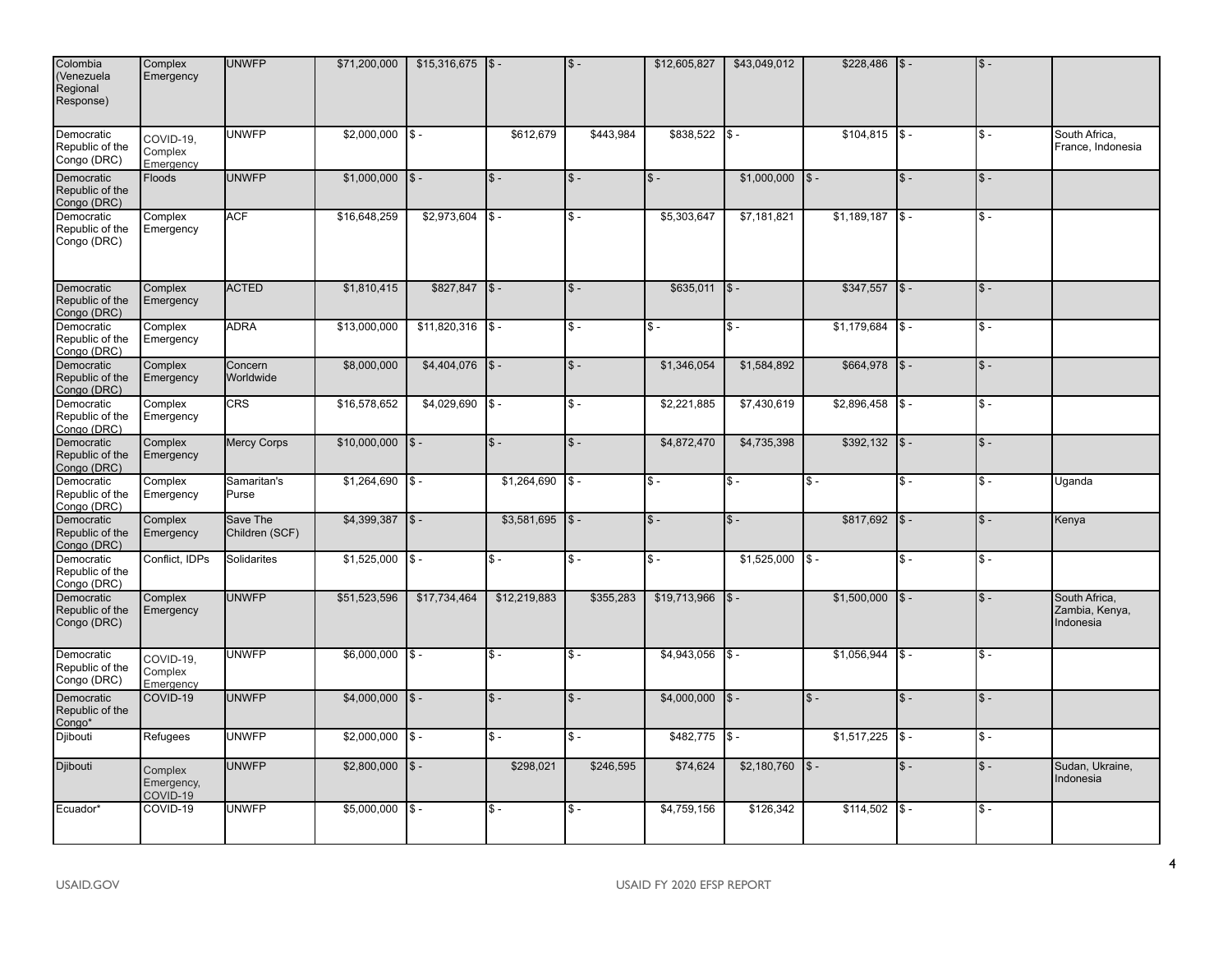| Ecuador<br>(Venezuela<br>Regional<br>Response) | Complex<br>Emergency | <b>UNWFP</b>                     | \$35,000,000       | \$115,665    | $ S -$       | $$ -$           | $\sqrt{s}$ -       | \$34,667,325 | $$217,010$ \$-            |                   | $s -$        |                                                                         |
|------------------------------------------------|----------------------|----------------------------------|--------------------|--------------|--------------|-----------------|--------------------|--------------|---------------------------|-------------------|--------------|-------------------------------------------------------------------------|
| Egypt (Syria<br>Response)                      | COVID-19             | <b>UNWFP</b>                     | \$3,500,000        | $s -$        | $s -$        | $S -$           | \$3,500,000        | $s -$        | $s -$                     | $s -$             | $s -$        |                                                                         |
| Egypt (Syria<br>Response)                      | Refugees             | <b>UNWFP</b>                     | \$17,000,000       | $\sqrt{s}$   | $s -$        | $S -$           | \$7,000,000        | \$10,000,000 | $\sqrt{S}$ -              | $s -$             | $s -$        |                                                                         |
| El Salvador                                    | Drought              | <b>CRS</b>                       | \$2,000,000        | $s -$        | $s -$        | $S -$           | \$2,000,000        | $\sqrt{s}$   | $\overline{\mathsf{s}}$ - | $\overline{\$}$ - | $s -$        |                                                                         |
| El Salvador                                    | Drought,<br>Floods   | <b>UNWFP</b>                     | $$3,000,000$ $$-$  |              | $S -$        | $S -$           | \$3,000,000        | $\sqrt{S}$ - | $s -$                     | $s -$             | $s -$        |                                                                         |
| Ethiopia*                                      | COVID-19             | <b>SCF</b>                       | \$9,000,000        | $\sqrt{S}$ - | $s -$        | $$ -$           | \$9,000,000        | $\sqrt{S}$ - | $s -$                     | $s -$             | $s -$        |                                                                         |
| Ethiopia                                       | Complex<br>Emergency | <b>UNICEF</b>                    | \$4,500,000        | \$4,500,000  | $\sqrt{3}$ - | $S -$           | $s -$              | $s -$        | $S -$                     | $s -$             | $\sqrt{S}$ - |                                                                         |
| Ethiopia                                       | Other                | <b>UNWFP</b>                     | \$83,922,000       | \$6,903,995  | \$25,098,818 | \$46,256,897    | \$2,662,290        | $s -$        | \$3,000,000               | $S -$             | $s -$        | South Africa,<br>Ukraine, Indonesia,<br>Belgium, Italy                  |
| Ethiopia                                       | Complex<br>Emergency | <b>UNWFP</b>                     | \$100,428,000      | \$8,957,854  | \$38,290,581 | \$36,855,453    | $$11,835,382$ $$-$ |              | \$4,488,730               | $\sqrt{s}$        | $s -$        | South Africa,<br>Sudan, Ukraine,<br>Indonesia, Italy,<br>Belgium, Egypt |
| Ethiopia*                                      | COVID-19             | <b>UNWFP</b>                     | \$6,000,000        | \$4,000,000  | I\$ -        | $S -$           | \$2,000,000        | $\sqrt{s}$ - | $s -$                     | $s -$             | $s -$        |                                                                         |
| Guatemala                                      | Drought              | <b>CRS</b>                       | \$6,000,000        | $s -$        | $s -$        | $\mathsf{s}$ -  | \$5,086,515        | $\sqrt{s}$ - | \$913,485                 | $s -$             | $\sqrt{3}$   |                                                                         |
| Guatemala                                      | Drought              | Project Concern<br>International | \$6,000,000        | $s -$        | $s -$        | $S -$           | \$5,443,362        | $\sqrt{3}$ - | \$556,638                 | $s -$             | $s -$        |                                                                         |
| Guatemala                                      | Drought              | <b>SCF</b>                       | \$6,000,000        | $\sqrt{s}$   | $S -$        | $S -$           | \$5,613,819        | $\vert$ \$-  | \$386,181                 | $\sqrt{s}$ -      | $S -$        |                                                                         |
| Haïti                                          | Complex<br>Emergency | Concern<br>Worldwide             | \$2,000,000        | $s -$        | $s -$        | $\mathsf{\$}$ - | $s -$              | \$1,766,415  | \$233,585                 | $\mathsf{\$}$ -   | $s -$        |                                                                         |
| Haïti                                          | Complex<br>Emergency | <b>CRS</b>                       | \$7,000,000        | $\sqrt{s}$ - | $\sqrt{s}$ - | $S -$           | \$4,479,137        | \$1,649,159  | \$871,704                 | $\sqrt{s}$        | $\sqrt{s}$ - |                                                                         |
| Haïti                                          | Complex<br>Emergency | <b>UNWFP</b>                     | \$10,984,634       | I\$ -        | \$2,184,634  | $S -$           | \$8,300,000        | $s -$        | \$500,000                 | $S -$             | $s -$        | Colombia                                                                |
| Haïti                                          | Complex<br>Emergency | <b>World Vision</b>              | $$6,000,000$ $$$ - |              | $s -$        | $S -$           | $s -$              | \$5,818,721  | \$181,279                 | $\sqrt{S}$ -      | $S -$        |                                                                         |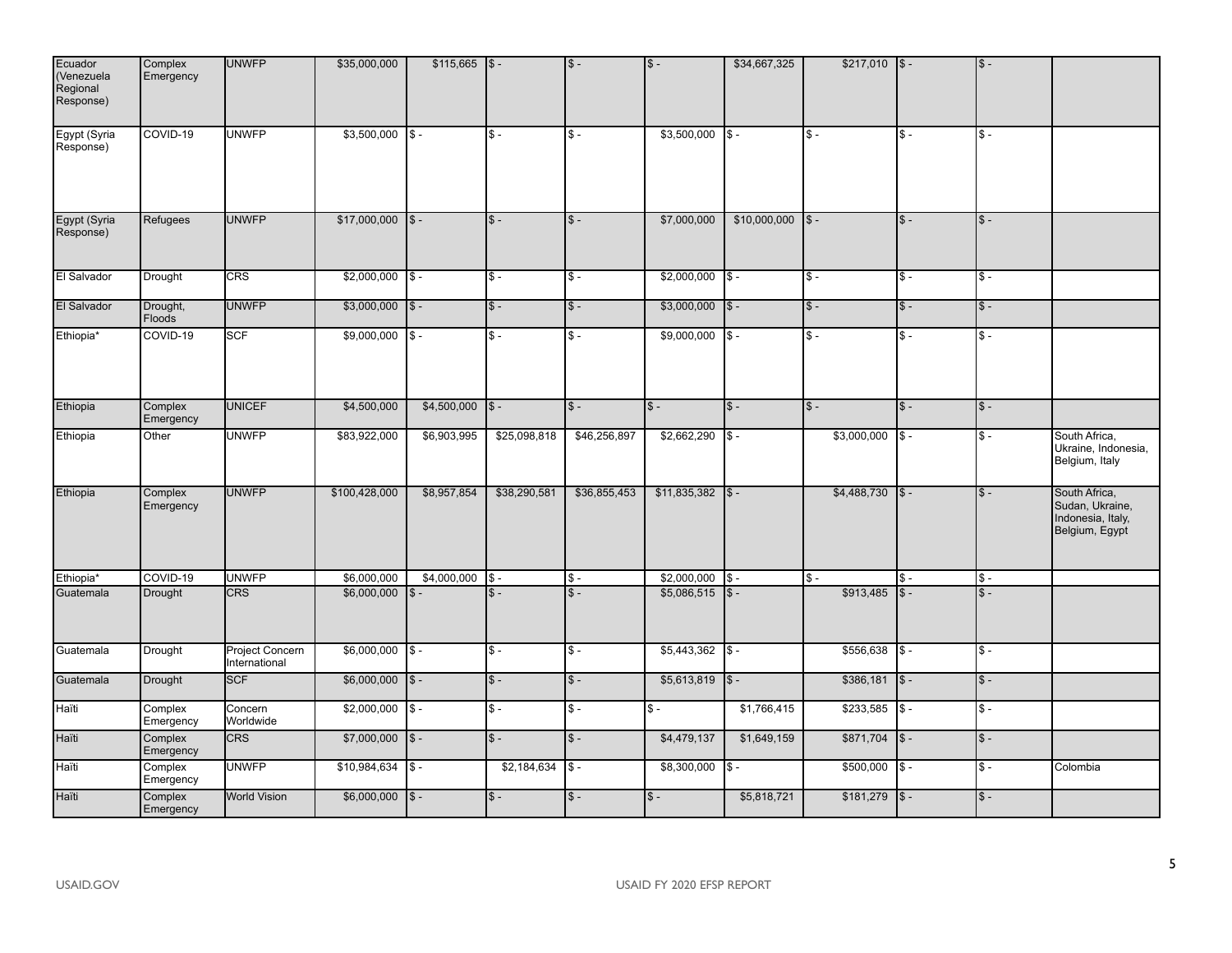| Honduras                    | Drought                           | <b>ADRA</b>   | \$4,000,000  | \$3,758,564       | $\sqrt{3}$ -    | $\overline{\$}$ - | $s -$        | $s -$                     | \$241,436                 | $\sqrt{s}$                | $s -$                     |        |
|-----------------------------|-----------------------------------|---------------|--------------|-------------------|-----------------|-------------------|--------------|---------------------------|---------------------------|---------------------------|---------------------------|--------|
| Honduras                    | Drought                           | CRS           | \$2,000,000  | $\sqrt{s}$ -      | $s -$           | $S -$             | \$2,000,000  | $s -$                     | $\mathsf{\$}$ -           | $s -$                     | $s -$                     |        |
| Republic of<br>Honduras     | Drought                           | <b>UNWFP</b>  | \$4,000,000  | $s -$             | $s -$           | $\mathbb{S}$ -    | \$1,270,167  | \$2,540,334               | \$189.499                 | $s -$                     | $\overline{\mathsf{s}}$ - |        |
| Iraq                        | Complex<br>Emergency              | <b>UNWFP</b>  | \$18,547,504 | $s -$             | $s -$           | $\overline{\$}$ - | \$17,547,504 | $\sqrt{S}$ -              | \$1,000,000               | $\sqrt{s}$                | $s -$                     |        |
| Iraq (Syria<br>Response)    | Complex<br>Emergency              | <b>UNWFP</b>  | \$9,452,496  | $s -$             | $s -$           | $\overline{\$}$ - | \$9,452,496  | $s -$                     | $s -$                     | $s -$                     | $s -$                     |        |
| Iraq (Syria<br>Response)*   | COVID-19                          | <b>UNWFP</b>  | \$6,250,000  | $s -$             | $\mathsf{\$}$ - | $S -$             | \$6,250,000  | $\sqrt{S}$ -              | $s -$                     | $s -$                     | $s -$                     |        |
| Jordan (Syria<br>Response)  | Refugees                          | <b>UNWFP</b>  | \$63,000,000 | $S -$             | $s -$           | $S -$             | \$46,389,063 | \$16,610,937              | $s -$                     | $s -$                     | $s -$                     |        |
| Jordan (Syria<br>Response)* | COVID-19                          | <b>UNWFP</b>  | \$13,100,000 | $s -$             | $\sqrt{S}$ -    | $$ -$             | \$13,100,000 | $s -$                     | $s -$                     | $s -$                     | $s -$                     |        |
| Kenya                       | Complex<br>Emergency              | <b>UNICEF</b> | \$3,000,000  | $$2,391,659$ $$-$ |                 | $S -$             | $s -$        | $s -$                     | \$608,341                 | $\sqrt{s}$                | $s -$                     |        |
| Kenya*                      | COVID-19                          | <b>UNWFP</b>  | \$10,000,000 | \$700,000         | \$550,000       | $s -$             | \$8,500,000  | $s -$                     | \$250,000                 | $\sqrt{s}$                | $s -$                     | Rwanda |
| Kenya                       | Complex<br>Emergency              | <b>UNWFP</b>  | \$28,500,000 | \$3,123,860       | \$3,776,140     | $S -$             | \$20,500,000 | $s -$                     | \$1,100,000               | $s -$                     | $s -$                     | Rwanda |
| Kenya                       | Refugees,<br>Locusts,<br>COVID-19 | <b>UNWFP</b>  | \$11,800,000 | \$1,329,009       | \$1,770,991     | $\sqrt{3}$ -      | \$7,300,000  | $\sqrt{S}$ -              | \$1,400,000               | $\sqrt{s}$                | $\sqrt{s}$ -              | Rwanda |
| Lebanon'                    | COVID-19                          | <b>UNWFP</b>  | \$13,000,000 | \$4,936,312       | $\sqrt{3}$      | $\overline{\$}$ - | \$8,063,688  | $\overline{\mathsf{s}}$ - | $\overline{\mathbb{S}}$ - | $s -$                     | $s -$                     |        |
| Lebanon                     | Explosion                         | <b>UNWFP</b>  | \$10,500,000 | \$525,000         | $s -$           | $S -$             | $s -$        | \$9,975,000               | $S -$                     | $s -$                     | $s -$                     |        |
| Lebanon (Syria<br>Response) | Refugees,<br>Complex<br>Emergency | <b>UNWFP</b>  | \$80,000,000 | $s -$             | $s -$           | $\mathbf{s}$ .    | \$2,801,933  | \$77,198,067              | $$ -$                     | $\overline{\mathbb{S}}$ - | $s -$                     |        |
| Lesotho                     | Drought                           | <b>UNWFP</b>  | \$1,166,439  | $s -$             | $s -$           | $\overline{\$}$ - | \$454,858    | \$711,581                 | $s -$                     | $s -$                     | $s -$                     |        |
| Liberia                     | Food<br>Insecurity                | <b>UNWFP</b>  | \$2,000,000  | \$884,460         | $s -$           | \$1,115,540       | $S -$        | $s -$                     | $\overline{\mathbb{S}}$ - | $s -$                     | $s -$                     |        |
| Madagascar                  | Drought                           | <b>UNICEF</b> | \$1,000,000  | \$770,198         | $s -$           | $S -$             | $s -$        | $s -$                     | \$229,802                 | $s -$                     | $s -$                     |        |
| Madagascar*                 | COVID-19                          | <b>UNWFP</b>  | \$5,000,000  | $s -$             | $s -$           | $S -$             | \$5,000,000  | $s -$                     | $S -$                     | $s -$                     | $s -$                     |        |
| Madagascar                  | Drought                           | <b>UNWFP</b>  | \$1,500,000  | \$1,500,000       | $s -$           | $\overline{\$}$ - | $s -$        | $s -$                     | $s -$                     | $s -$                     | $s -$                     |        |
| Malawi                      | Refugees                          | <b>UNWFP</b>  | \$1,000,000  | $s -$             | $S -$           | $S -$             | \$1,000,000  | $s -$                     | <b>S</b> –                | $s -$                     | $s -$                     |        |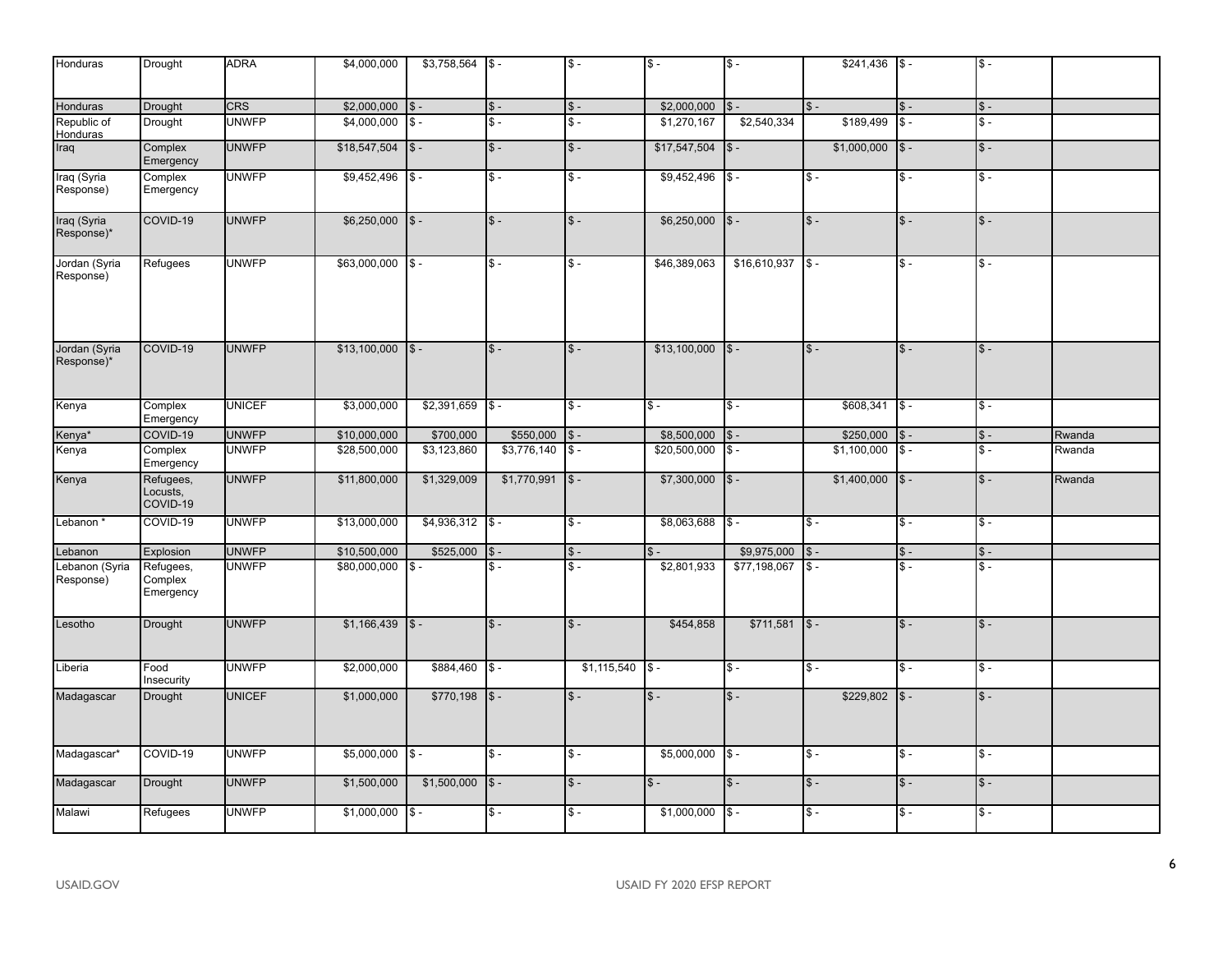| Malawi      | Drought,<br>Flood                 | <b>UNWFP</b>                         | $$10,350,000$ $$-.$ |                         | $S -$             | $s -$          | $$9,900,000$ $$-.$ |                      | $$450,000$ $$$ -  |                  | $\mathsf{\$}$ - |                                           |
|-------------|-----------------------------------|--------------------------------------|---------------------|-------------------------|-------------------|----------------|--------------------|----------------------|-------------------|------------------|-----------------|-------------------------------------------|
| Mali        | Complex<br>Emergency              | <b>ACH</b>                           | \$2,500,000         | $\overline{\text{S}}$ - | $S -$             | $s -$          | \$449,967          | \$1,989,155          | \$60,878          | $s -$            | $s -$           |                                           |
| Mali        | Complex<br>Emergency              | <b>CRS</b>                           | \$2,971,143         | $\vert$ \$-             | \$1,156,898       | $\sqrt{s}$ -   | \$717,970          | $$79,643$ $$-$       |                   | $s -$            | \$1,016,632     | <b>TBD</b>                                |
| Mali        | Complex<br>Emergency              | Humanity &<br>Inclusion              | \$6,828,000         | I\$ -                   | $S -$             | $s -$          | \$2,386,784        | \$3,872,122          | \$569,094         | $S -$            | $s -$           |                                           |
| Mali        | Complex<br>Emergency              | <b>Mercy Corps</b>                   | $$2,168,751$ $$-$   |                         | $S -$             | $\sqrt{3}$ -   | $s -$              | \$1,773,760          | \$394,991         | $s -$            | $s -$           |                                           |
| Mali        | Complex<br>Emergency              | <b>UNWFP</b>                         | \$10,000,000        | $\sqrt{s}$ -            | $S -$             | $s -$          | $s -$              | \$10,000,000         | $\sqrt{s}$        | $s -$            | $s -$           |                                           |
| Mali*       | COVID-19                          | <b>UNWFP</b>                         | \$4,000,000         | IS -                    | \$ -              | $s -$          | \$135,626          | \$3,670,544          | \$193,830         | I\$ -            | $s -$           |                                           |
| Mauritania  | Drought                           | <b>SCF</b>                           | \$900,000           | \$188,329               | $S -$             | $s -$          | \$580,076          | $S -$                | \$131,595         | $s -$            | $s -$           |                                           |
| Mauritania  | Refugees                          | <b>UNWFP</b>                         | \$3,500,000         | \$404,039               | $\mathbb{S}$ -    | \$1,216,590    | \$1,879,371        | $S -$                | $S -$             | $s -$            | $s -$           | Spain                                     |
| Mozambique* | COVID-19                          | <b>UNWFP</b>                         | \$8,000,000         | $\sqrt{s}$ -            | $S -$             | $s -$          | \$8,000,000        | $s -$                | $\overline{\$}$ - | $s -$            | $s -$           |                                           |
| Mozambique  | IDPs,<br>Refugees,<br>Lean Season | <b>UNWFP</b>                         | \$36,580,000        | \$13,791,498            | $s -$             | \$8,066,493    | \$2,238,135        | $$11,570,110$ $$-$   |                   | $s -$            | \$913,764       |                                           |
| Nepal       | Other                             | Mercy Corps                          | \$4,000,000         | $\sqrt{s}$ -            | $S -$             | $s -$          | \$847,909          | \$380,983            | \$2,771,108       | $s -$            | $s -$           |                                           |
| Nicaragua   | COVID-19                          | <b>World Vision</b>                  | \$2,782,472         | $\sqrt{5}$              | $s -$             | $S -$          | $s -$              | $$2,782,472$ $$-$    |                   | $s -$            | $s -$           |                                           |
| Niger       | Conflict                          | <b>ACTED</b>                         | \$1,692,107         | $\sqrt{s}$ -            | $S -$             | $s -$          | \$1,177,338        | \$420,961            | \$93,808          | $s -$            | $s -$           |                                           |
| Niger       | Conflict                          | International<br>Rescue<br>Committee | \$2,000,000         | $\sqrt{s}$              | $S -$             | $s -$          | $s -$              | \$1,800,954          | \$199,046         | $\sqrt{s}$ -     | $s -$           |                                           |
| Niger       | Conflict                          | Mercy Corps                          | \$1,975,397         | $s -$                   | $S -$             | $S -$          | \$1,819,810        | $s -$                | \$155,587         | $s -$            | $s -$           |                                           |
| Niger       | Conflict                          | <b>UNICEF</b>                        | \$3,000,000         | \$3,000,000             | $\overline{\$}$ - | $s -$          |                    | $\hat{\mathbf{s}}$ – | $S -$             | $$ -$            | $s -$           |                                           |
| Niger       | Conflict                          | <b>UNWFP</b>                         | \$5,800,000         | \$1,979,092             | \$8,503           | \$392,215      | \$3,420,190        | $s -$                | $$ -$             | $s -$            | $s -$           | Senegal, Togo                             |
| Niger       | Complex<br>Emergency              | <b>UNWFP</b>                         | \$10,500,000        | \$3,881,260             | \$35,744          | \$4,115,049    | \$2,467,947        | $s -$                | $S -$             | $s -$            | $s -$           | Togo, Senegal                             |
| Niger*      | COVID-19                          | <b>UNWFP</b>                         | \$5,000,000         | \$626,770               | $s -$             | \$1,851,418    | \$2,521,812        | $s -$                | $S -$             | $s -$            | $s -$           | Thailand,<br>Indonesia, Italy,<br>Belgium |
| Nigeria     | Complex<br>Emergency              | <b>ACF</b>                           | \$35,772,696        | \$1,856,301             | $\sqrt{s}$        | \$2,541,395    | \$6,054,167        | \$24,538,478         | \$782,355         | $\sqrt{s}$       | $s -$           | France                                    |
| Nigeria     | Complex<br>Emergency              | <b>CRS</b>                           | \$15,000,000        | \$792,246               | $s -$             | $s -$          | $s -$              | \$13,737,241         | \$470,513         | $\sqrt{s}$       | $s -$           |                                           |
| Nigeria     | Conflict                          | <b>DRC</b>                           | \$7,000,000         | $S -$                   | $S -$             | $\sqrt{s}$ -   | \$6,758,709        |                      | \$241,291         | $s -$            | $$ -$           |                                           |
| Nigeria     | Complex<br>Emergency              | Mercy Corps                          | \$15,000,000        | Is -                    | $S -$             | $s -$          | $s -$              | \$13,489,372         | \$1,510,628       | $s -$            | $s -$           |                                           |
| Nigeria     | Conflict                          | <b>SCF</b>                           | \$40,000,000        | $\sqrt{3}$              | $S -$             | $S -$          | $S -$              | \$37,261,697         | \$2,738,303       | $\overline{3}$ . | $S -$           |                                           |
| Nigeria     | N/A                               | Tetra Tech, Inc.                     | \$1,328,094         | $\sqrt{s}$              | $S -$             | $\mathsf{s}$ . | $\mathsf{s}$ .     | \$-                  | $\frac{1}{2}$     | \$-              | \$1,328,094     |                                           |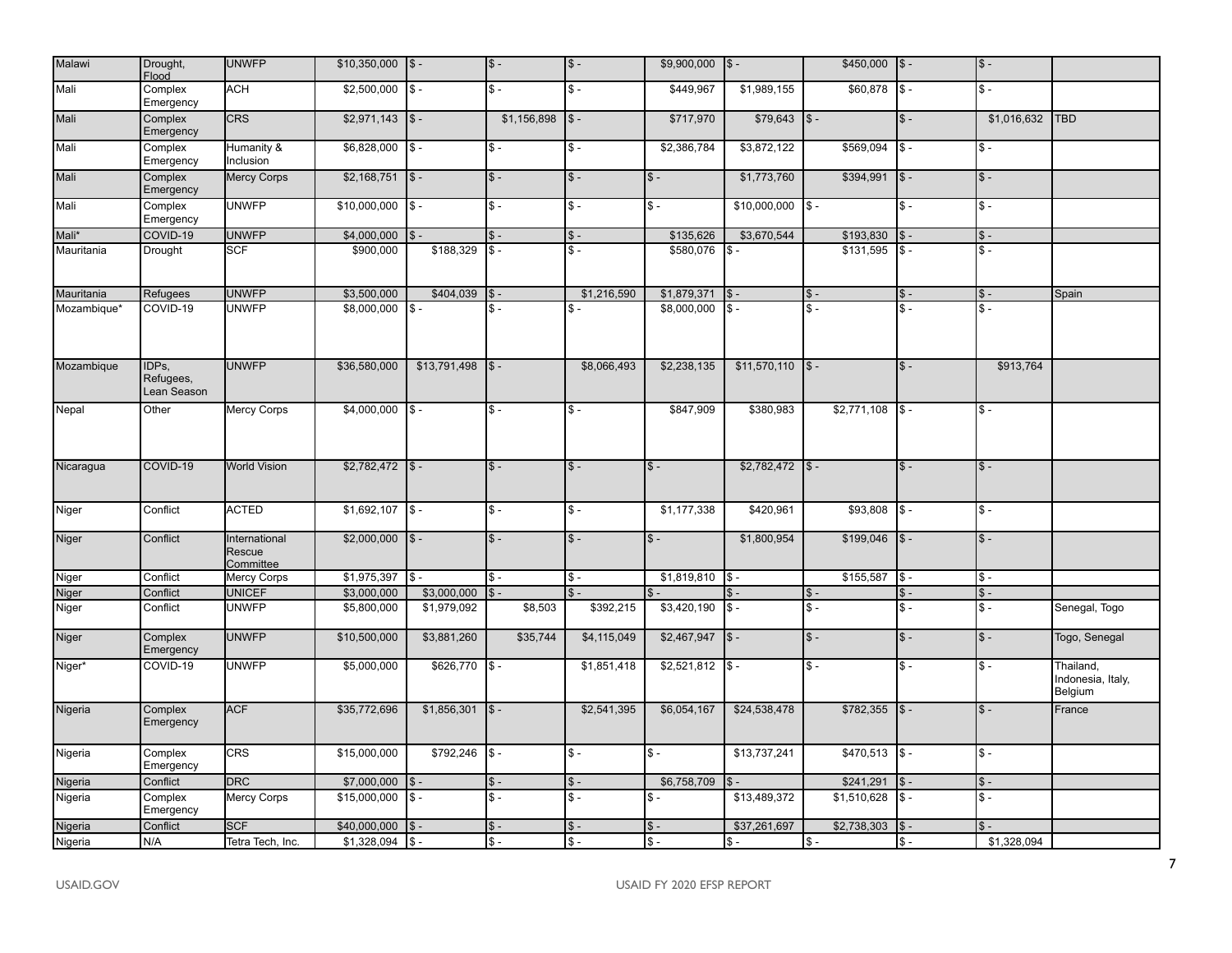| Nigeria                                     | Complex<br>Emergency | <b>UNICEF</b>        | \$2,000,000       | \$491,188       | $$1,405,933$ $$-.$ |             | $s -$        | $s -$           | $$102,879$ $$-$ |              | $\mathsf{\$}$ - | South Africa                           |
|---------------------------------------------|----------------------|----------------------|-------------------|-----------------|--------------------|-------------|--------------|-----------------|-----------------|--------------|-----------------|----------------------------------------|
| Nigeria <sup>*</sup>                        | COVID-19             | <b>UNWFP</b>         | \$11,000,000      | \$6,759,562     | $S -$              | $s -$       | \$1,908,197  | \$2,332,241     | $s -$           | $s -$        | $s -$           |                                        |
| Nigeria                                     | Complex<br>Emergency | <b>UNWFP</b>         | \$62,600,000      | \$23,665,511    | $s -$              | \$4,465,777 | \$15,185,748 | \$18,560,359    | \$722,605       | $s -$        | $s -$           | Belgium, Italy                         |
| Pakistan                                    | Complex<br>Emergency | <b>ACTED</b>         | \$1,000,000       | $s -$           | $s -$              | $s -$       | \$1,000,000  | $s -$           | $$ -$           | $s -$        | $s -$           |                                        |
| Pakistan                                    | Complex<br>Emergency | <b>UNWFP</b>         | $$5,000,000$ $$-$ |                 | $s -$              | $S -$       | \$5,000,000  | $\sqrt{3}$ -    | $$ -$           | $s -$        | $S -$           |                                        |
| Perú<br>(Venezuela<br>Regional<br>Response) | Complex<br>Emergency | <b>SCF</b>           | \$4,977,987       | $s -$           | $s -$              | $s -$       | \$4,514,630  | $s -$           | \$463,357       | $s -$        | $s -$           |                                        |
| Perú<br>(Venezuela<br>Regional<br>Response) | Complex<br>Emergency | <b>UNWFP</b>         | \$5,000,000       | $\sqrt{s}$ -    | $s -$              | $s -$       | \$4,933,979  | $s -$           | \$66,021        | $s -$        | $s -$           |                                        |
| Perú<br>(Venezuela<br>Regional<br>Response) | Complex<br>Emergency | <b>World Vision</b>  | \$5,000,000       | \$1,528,096     | $s -$              | $s -$       | \$3,471,904  | $s -$           | $S -$           | IS -         | $s -$           |                                        |
| Philippines                                 | Complex<br>Emergency | <b>CRS</b>           | \$1,499,999       | $s -$           | $s -$              | $s -$       | \$1,472,090  | $s -$           | \$27,909        | $s -$        | $s -$           |                                        |
| Rwanda                                      | Refugees             | <b>UNWFP</b>         | \$5,455,207       | \$246,464       | \$255,568          | I\$ -       | \$4,464,373  | $s -$           | \$488,802       | $s -$        | $s -$           | Kenya, South<br>Africa                 |
| Rwanda                                      | Complex<br>Emergency | <b>UNWFP</b>         | \$7,844,793       | \$783,361       | \$142,198          | $\sqrt{s}$  | \$6,919,234  | $s -$           | $S -$           | $s -$        | $s -$           | South Africa                           |
| Sierra Leone*                               | COVID-19             | <b>UNWFP</b>         | \$3,500,000       | $\mathsf{ls}$ - | $s -$              | \$721,617   | \$2,778,383  | $s -$           | $S -$           | $s -$        | $s -$           | Vietnam, Ukraine,<br>Malaysia, Senegal |
| Somalia                                     | Complex<br>Emergency | Partner 11           | \$10,000,000      | $\vert$ \$-     | $s -$              | $s -$       | \$9,392,257  | $s -$           | \$607,743       | $\sqrt{s}$ - | $s -$           |                                        |
| Somalia                                     | Complex<br>Emergency | Partner 12           | \$8,000,000       | $s -$           | \$4,322,808        | I\$ -       | $s -$        | $s -$           | \$3,677,192     | $s -$        | $s -$           | Kenya, Ethiopia                        |
| Somalia                                     | Complex<br>Emergency | Partner 14           | \$6,898,755       | $\sqrt{s}$      | $s -$              | $s -$       | \$6,581,390  | $s -$           | \$317,365       | $\sqrt{s}$ - | $s -$           |                                        |
| Somalia                                     | N/A                  | Partner 16           | \$1,290,453       | I\$ -           | $S -$              | $S -$       | ፍ.           | $s -$           | $S -$           | $S -$        | \$1,290,453     |                                        |
| Somalia                                     | Complex<br>Emergency | Partner <sub>4</sub> | \$5,000,000       | $\sqrt{s}$      | $s -$              | $s -$       | \$4,862,377  | $s -$           | \$137,623       | $s -$        | $s -$           |                                        |
| Somalia                                     | Complex<br>Emergency | Partner <sub>6</sub> | \$15,000,000      | I\$ -           | $s -$              | $s -$       | \$14,485,124 | $\mathsf{\$}$ - | \$514,876       | $S -$        | $s -$           |                                        |
| Somalia                                     | Complex<br>Emergency | Partner <sub>9</sub> | \$22,000,000      | $\sqrt{s}$      | $s -$              | $s -$       | \$22,000,000 | $s -$           | $S -$           | $s -$        | $s -$           |                                        |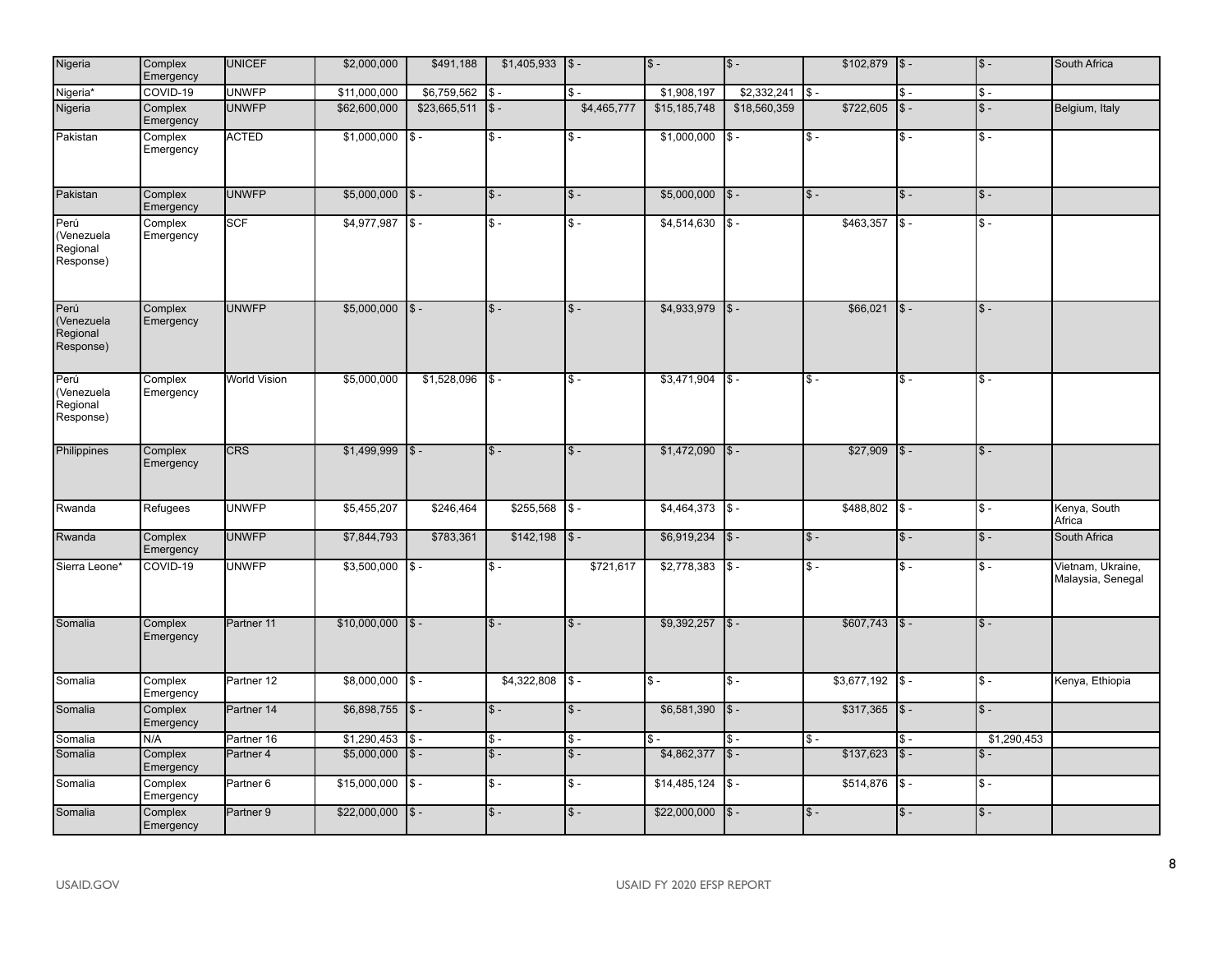| Somalia            | COVID-19,<br>Complex<br>Emergency | <b>UNWFP</b>                                    | \$50,700,000  | I\$ -           | \$11,562,180         | \$5,104,860     | \$6,000,000               | \$28,032,960    | $\sqrt{3}$ -      | \$ -                 | ∣\$ -                     | Kenya, Belgium,<br>South Africa,<br>Indonesia            |
|--------------------|-----------------------------------|-------------------------------------------------|---------------|-----------------|----------------------|-----------------|---------------------------|-----------------|-------------------|----------------------|---------------------------|----------------------------------------------------------|
| Somalia            | Complex<br>Emergency              | <b>UNWFP</b>                                    | \$117,000,000 | $s -$           | \$7,902,229          | \$19,847,589    | \$89,250,182              | $s -$           | $S -$             | $S -$                | $s -$                     | Kenya, Belgium,<br>France, South<br>Africa               |
| South Sudan*       | COVID-19                          | <b>CRS</b>                                      | \$5,099,506   | $s -$           | $s -$                | $s -$           | \$4,682,473               | $s -$           | \$417,033         | $s -$                | $s -$                     |                                                          |
| South Sudan        | N/A                               | Partner 41                                      | \$610,000     | $s -$           | $s -$                | $s -$           | $s -$                     | $s -$           | $\overline{\$}$ - | $S -$                | \$610,000                 |                                                          |
| South Sudan'       | COVID-19                          | UNFAO - Food<br>and Agriculture<br>Organization | \$2,200,494   | \$ -            | $s -$                | $s -$           | $S -$                     | $S -$           | \$2,200,494       | \$ -                 | $s -$                     |                                                          |
| South Sudan        | Complex<br>Emergency              | <b>UNFAO</b>                                    | \$25,000,000  | $s -$           | $s -$                | $s -$           | $s -$                     | \$3,835,573     | \$21,164,427      | $s -$                | $s -$                     |                                                          |
| South Sudan        | Complex<br>Emergency              | <b>UNICEF</b>                                   | \$25,225,000  | $$ -$           | \$25,225,000         | $s -$           | $\overline{\mathsf{s}}$ - | $\mathsf{\$}$ - | $\overline{\$}$ - | $\overline{\$}$ -    | $s -$                     | Kenya                                                    |
| South Sudan        | Complex<br>Emergency              | <b>UNWFP</b>                                    | \$204,755,000 | \$4,936,917     | \$164,099,826        | \$13,150,670    | \$22,567,587              | $s -$           | $S -$             | $S -$                | $s -$                     | Sudan, Tanzania,<br>Uganda, Kenya,<br>Rwanda, Belgium    |
| South Sudan*       | COVID-19                          | <b>UNWFP</b>                                    | \$7,700,000   | $S -$           | \$6,433,373          | \$1,266,627     | $s -$                     | $s -$           | $S -$             | $S -$                | $s -$                     | Sudan, Tanzania,<br>Turkey, Ukraine,<br>Indonesia, Kenya |
| Sudan              | Complex<br>Emergency              | <b>CRS</b>                                      | \$4,968,476   | $s -$           | $s -$                | $s -$           | \$185,653                 | \$3,896,702     | \$886,121         | $s -$                | $s -$                     |                                                          |
| Sudan <sup>*</sup> | COVID-19                          | <b>CRS</b>                                      | \$3,600,000   | $s -$           | $S -$                | $s -$           | $\mathsf{\$}$ .           | \$3,017,033     | \$582,967         | $\mathsf{\$}$ -      | $s -$                     |                                                          |
| Sudan              | Complex<br>Emergency              | Partner 1                                       | \$18,566,906  | $s -$           | \$18,277,106         | $s -$           | $s -$                     | $s -$           | \$289,800         | $s -$                | $s -$                     | South Sudan,<br>Kenya, Uganda                            |
| Sudan              | Complex<br>Emergency              | Partner <sub>3</sub>                            | \$4,090,000   | $s -$           | $S -$                | $s -$           | \$4,090,000               | $S -$           | $S -$             | $\mathsf{s}$ -       | $s -$                     |                                                          |
| Sudan*             | COVID-19                          | Partner <sub>3</sub>                            | \$400,000     | $s -$           | $S -$                | $\mathsf{\$}$ . | \$400,000                 | $S -$           | $\mathsf{s}$ -    | $\mathsf{\$}$ .      | $\mathcal{S}$ -           |                                                          |
| Sudan              | N/A                               | Partner 36                                      | \$3,187,233   | $S -$           | $s$ .                | $s -$           | $s -$                     | $s -$           | $S -$             | $S -$                | \$3,187,233               |                                                          |
| Sudan              | Complex<br>Emergency              | Partner 78                                      | \$641,869     | $$ -$           | \$641,869            | I\$ -           | $s -$                     | $$ -$           | $$ -$             | $\mathsf{\$}$ .      | $\hat{\mathbf{s}}$ –      | Uganda                                                   |
| Sudan              | Complex<br>Emergency              | <b>UNICEF</b>                                   | \$1,500,000   | \$1,500,000     | $s -$                | $s -$           | $\overline{\$}$ -         | $S -$           | $S -$             | $S -$                | $s -$                     |                                                          |
| Sudan              | Complex<br>Emergency              | <b>UNWFP</b>                                    | \$58,800,000  | \$11,517,834    | $s -$                | $s -$           | \$2,500,000               | \$44,782,166    | $s -$             | $S -$                | $s -$                     |                                                          |
| Sudan <sup>*</sup> | COVID-19                          | <b>UNWFP</b>                                    | \$3,000,136   |                 | $\hat{\mathbf{s}}$ - | $s -$           | $\mathsf{\$}$ .           | \$3,000,136     | $s -$             | $\hat{\mathbf{s}}$ . | $s -$                     |                                                          |
| Syria              | Complex<br>Emergency              | Partner 20                                      | \$67,793,174  | \$1,054,245     | \$25,724,291         | $s -$           | $s -$                     | \$39,320,898    | \$122,445         | \$1,571,295          | $S -$                     | <b>Turkey</b>                                            |
| Syria              | Complex<br>Emergency              | Partner <sub>22</sub>                           | \$17,864,081  | \$4,626,677     | \$9,940.440          | $\sqrt{S}$ -    | $\overline{\mathsf{s}}$ . | \$2,211,040     | \$1,085,924       | $\mathsf{s}$ -       | $\overline{\mathsf{s}}$ . | Turkey                                                   |
| Syria              | Complex<br>Emergency              | Partner <sub>25</sub>                           | \$3,793,312   | $\mathsf{ls}$ . | $s -$                | $s -$           | $s -$                     | $s -$           | \$3,793,312       | $\mathsf{ls}$ .      | $s -$                     |                                                          |
| Syria              | Complex<br>Emergency              | Partner 3                                       | \$2,690,436   | $S -$           | $s -$                | $S -$           | \$2,690,436               | $s -$           | $S -$             | $S -$                | $s -$                     |                                                          |
| Syria              | Complex<br>Emergency              | Partner 37                                      | \$11,545,578  | $s -$           | \$6,975,554          | $\sqrt{s}$ -    | \$4,570,024               | $s -$           | $s -$             | $S -$                | $s -$                     | Turkey                                                   |
| Syria              | Complex<br>Emergency              | Partner 38                                      | \$25,660,000  | \$3,465,190     | \$6,047,411          | $ S -$          | \$447,328                 | \$15,330,411    | \$369,660         | $S -$                | <b>S</b> –                | Turkey                                                   |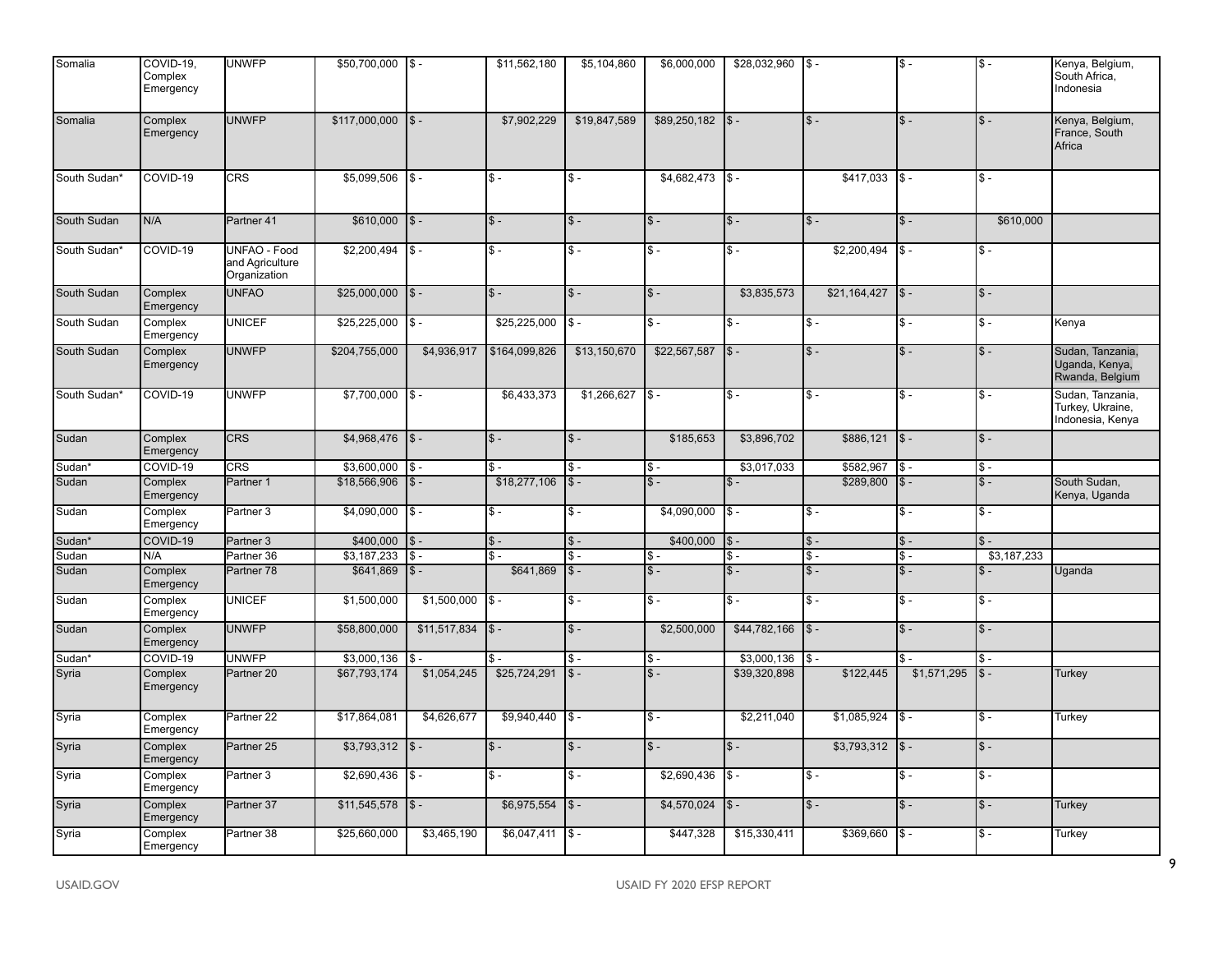| Syria                      | Complex<br>Emergency | Partner 4                              |                    |              | $$11,924,367$ \\ \$ - |                 | \$2,711,381  | \$7,494,329  | $$2,651,366$ \S -         |              | $s -$           | Turkey                                                                      |
|----------------------------|----------------------|----------------------------------------|--------------------|--------------|-----------------------|-----------------|--------------|--------------|---------------------------|--------------|-----------------|-----------------------------------------------------------------------------|
| Syria                      | Complex<br>Emergency | Partner 6                              | \$29,078,750       | $\sqrt{s}$   | \$3,690,021           | $s -$           | \$20,048,227 | \$1,657,286  | \$3,683,216               | $s -$        | $s -$           | Turkey                                                                      |
| Syria                      | Complex<br>Emergency | Partner 67                             | $$1,000,000$ $$-.$ |              | $s -$                 | $s -$           | $s -$        | $s -$        | $S -$                     | $s -$        | \$1,000,000     |                                                                             |
| Syria                      | Complex<br>Emergency | Partner 70                             | \$2,008,327        | $\sqrt{s}$   | \$1,927,927           | $\sqrt{3}$      | $s -$        | $s -$        | \$80,400                  | $s -$        | $\mathsf{\$}$ - | Turkey                                                                      |
| Syria                      | Complex<br>Emergency | Partner 77                             | \$4,048,914        | \$512,824    | \$3,536,090           | $\sqrt{S}$ -    | $s -$        | $s -$        | $S -$                     | $s -$        | $s -$           | Turkey                                                                      |
| Syria                      | Complex<br>Emergency | <b>UNWFP</b>                           | \$235,000,000      | \$42,657,223 | \$111,146,595         | \$52,144,410    | $s -$        | \$24,551,771 | \$4,500,001               | $s -$        | $s -$           | Vietnam, Morocco,<br>Turkey, Egypt,<br>Jordan, Pakistan,<br>Canada, Georgia |
| Tanzania                   | Refugees             | <b>UNWFP</b>                           | \$13,500,000       | \$13,500,000 | $s -$                 | $s -$           | $S -$        | $s -$        | $S -$                     | $\sqrt{s}$ - | $\mathsf{\$}$ - |                                                                             |
| Turkey (Syria<br>Response) | Refugees             | <b>UNWFP</b>                           | $$8,000,000$ $$-$  |              | $s -$                 | $s -$           | $s -$        | \$6,400,000  | \$1,600,000               | $s -$        | $s -$           |                                                                             |
| Uganda                     | Refugees             | <b>ACTED</b>                           | $$250,000$ $$-$    |              | $s -$                 | $\mathsf{\$}$ - | $s -$        | $s -$        | $$250,000$ $$-$           |              | $\mathsf{\$}$ - |                                                                             |
| Uganda                     | Floods               | <b>CRS</b>                             | \$2,000,000        | $s -$        | $s -$                 | $s -$           | $S -$        | \$1,619,011  | \$380,989                 | $s -$        | $s -$           |                                                                             |
| Uganda*                    | COVID-19             | <b>UNWFP</b>                           | \$4,000,000        | \$1,401,586  | \$339,596             | \$194,577       | \$1,314,241  | $s -$        | \$750,000                 | $s -$        | $s -$           | Ukraine, Indonesia,<br>Namibia                                              |
| Uganda                     | Complex<br>Emergency | <b>UNWFP</b>                           | \$45,000,000       | \$10,307,292 | \$1,693,858           | \$2,611,878     | \$30,386,972 | $\sqrt{s}$   | $S -$                     | $s -$        | $s -$           | Rwanda, Kenya,<br>Tanzania                                                  |
| Uganda                     | Refugees             | <b>UNWFP</b>                           | \$40,000,000       | \$22,495,798 | \$12,076,396          | $\sqrt{3}$ -    | \$5,427,806  | $\sqrt{3}$ - | $\overline{\$}$ -         | $s -$        | $s -$           | Ethiopia, Rwanda,<br>Kenya, Tanzania,<br>Sudan, Malawi,<br>Zambia           |
| Ukraine                    | Conflict             | <b>ACTED</b>                           | \$2,000,000        | $\sqrt{s}$ - | $s -$                 | $s -$           | \$2,000,000  | $S -$        | $S -$                     | $S -$        | $s -$           |                                                                             |
| <b>Ukraine</b>             | Conflict             | Norwegian<br>Refugee<br>Council        | \$1,500,000        | $s -$        | $\hat{\mathbf{s}}$ -  | $s -$           | \$1,228,912  | $s -$        | \$271,088                 | $s -$        | $s -$           |                                                                             |
| Ukraine                    | Conflict             | Polish<br>Humanitarian<br>Action (PAH) | \$403,768          | \$403,768    | $s -$                 | $s -$           | $s -$        | $s -$        | $\overline{\mathsf{s}}$ - | $s -$        | $s -$           |                                                                             |
| Venezuela                  | Complex<br>Emergency | Partner 11                             | $$2,000,000$ $$-.$ |              | $s -$                 | $\mathsf{\$}$ - | \$1,600,000  | $\sqrt{S}$   | $$400,000$ $$-$           |              | $S -$           |                                                                             |
| Venezuela                  | Complex<br>Emergency | Partner 14                             | \$2,000,000        | $s -$        | $s -$                 | $s -$           | \$1,912,320  | $S -$        | \$87,680                  | $s -$        | $s -$           |                                                                             |